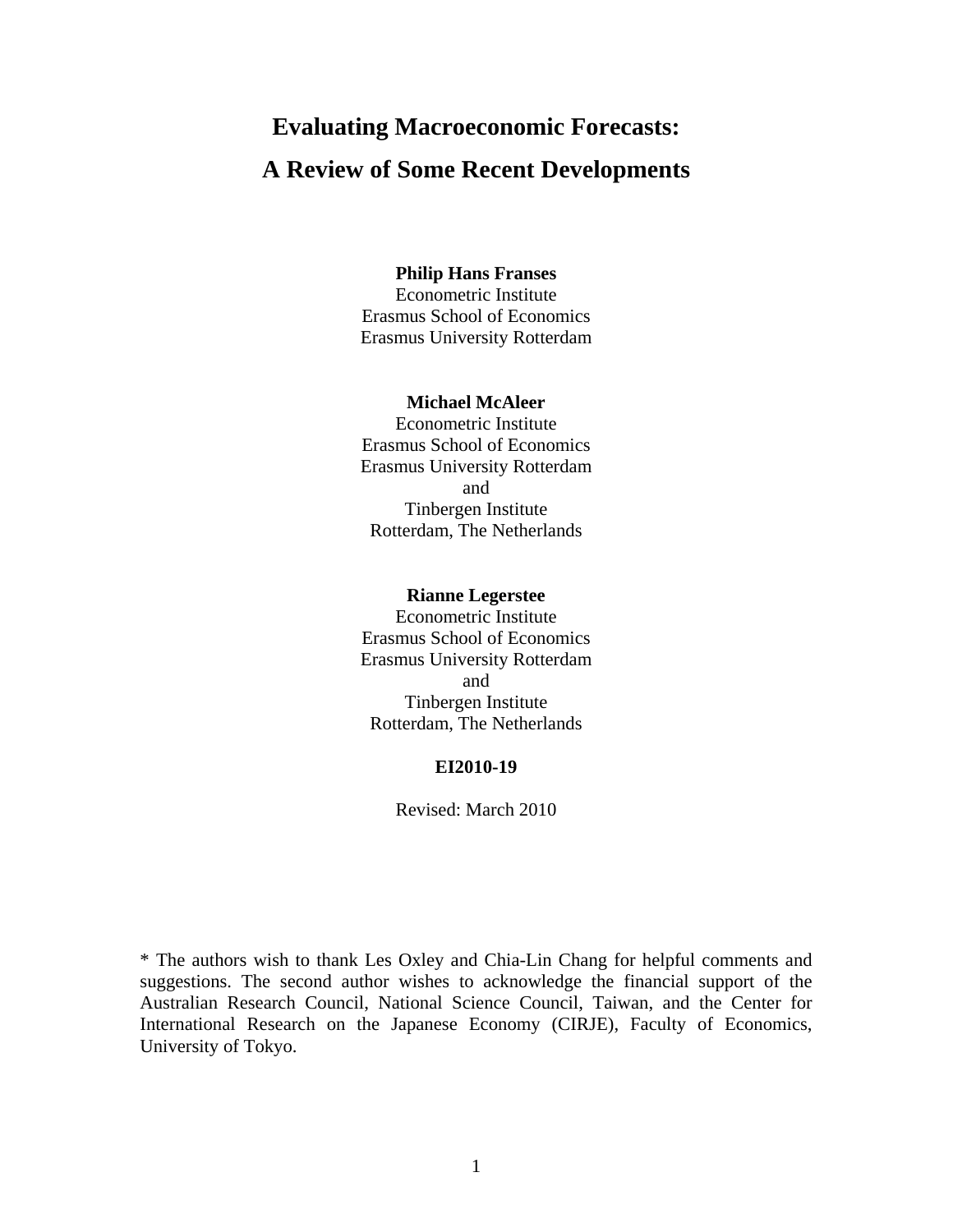### **Abstract**

Macroeconomic forecasts are frequently produced, published, discussed and used. The formal evaluation of such forecasts has a long research history. Recently, a new angle to the evaluation of forecasts has been addressed, and in this review we analyse some recent developments from that perspective. The literature on forecast evaluation predominantly assumes that macroeconomic forecasts are generated from econometric models. In practice, however, most macroeconomic forecasts, such as those from the IMF, World Bank, OECD, Federal Reserve Board, Federal Open Market Committee (FOMC) and the ECB, are based on econometric model forecasts as well as on human intuition. This seemingly inevitable combination renders most of these forecasts biased and, as such, their evaluation becomes non-standard. In this review, we consider the evaluation of two forecasts in which: (i) the two forecasts are generated from two distinct econometric models; (ii) one forecast is generated from an econometric model and the other is obtained as a combination of a model, the other forecast, and intuition; and (iii) the two forecasts are generated from two distinct combinations of different models and intuition. It is shown that alternative tools are needed to compare and evaluate the forecasts in each of these three situations. These alternative techniques are illustrated by comparing the forecasts from the Federal Reserve Board and the FOMC on inflation, unemployment and real GDP growth.

**Keywords**: Macroeconomic forecasts, econometric models, human intuition, biased forecasts, forecast performance, forecast evaluation, forecast comparison.

**JEL Classifications**: C22, C51, C52, C53, E27, E37.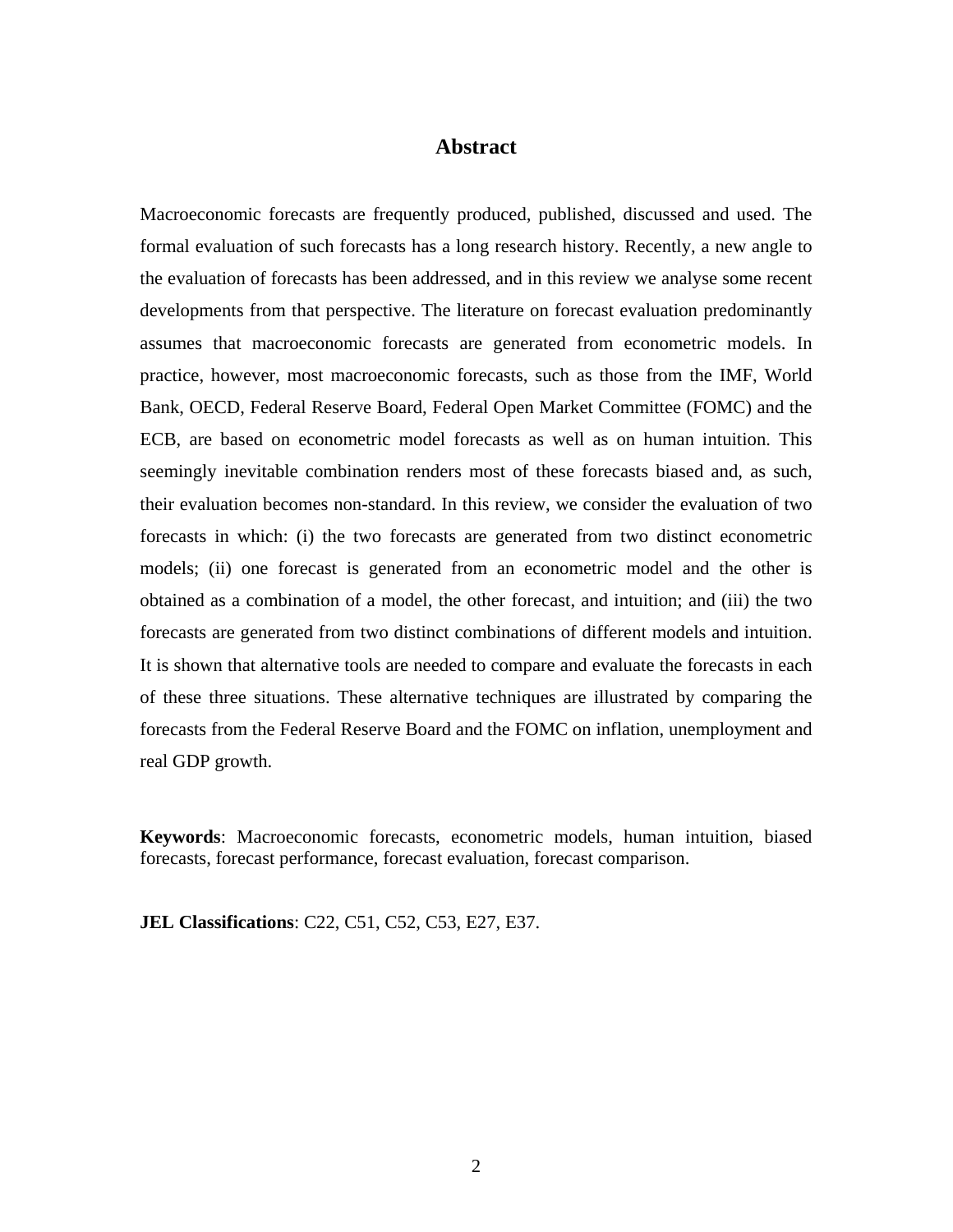### **1. Introduction**

Macroeconomic forecasts are frequently produced, published, discussed and used. The formal evaluation of such forecasts has a long research history. There are many studies on the design of appropriate evaluation criteria (see, for example, Chong and Hendry (1986), Granger and Newbold (1986), Elliott and Timmermann (2008), and various chapters in Clements and Hendry (2002)). There has also been considerable discussion about the proper use of data, as macroeconomic data are frequently revised over time. Thus, the important question arises as to which vintage of data is the most relevant. There is also a considerable literature about alternative combinations of forecasts. Indeed, it may well be that combined forecasts outperform the individual forecasts (see Timmermann (2006) for a recent survey).

The situation to be reviewed, at least in theory, may be presented as follows. The analyst has two (or more) forecasts from distinct econometric models, and the issue is to select the best model according to some recognized criteria. In practice, however, it is widely known that most macroeconomic forecasts are not just the outcome of an econometric model. For example, the Survey of Professional Forecasters (SPF) delivers the mean of forecasts reported by various experts, and it is not likely that all their forecasts are based on econometric models. Franses et al. (2007) document that all forecasts from the Netherlands Bureau for Economic Policy Analysis (CPB) are the weighted sum of an econometric model forecast (based on a model comprising 2500 equations) and a human twist, which we will denote as "intuition". In the same spirit, it is most likely that forecasts reported by, among others, the IMF, World Bank and the OECD are almost certainly obtained in a similar way.

In this review, we address the issue of evaluating macroeconomic forecasts when they are only partly based on econometric models. The main line of thought with some recent developments in this area is that the analyst has to disentangle the replicable from the non-replicable components of these forecasts, whereby the analyst can use a publicly available information set. The remainder of the forecasts, namely the non-replicable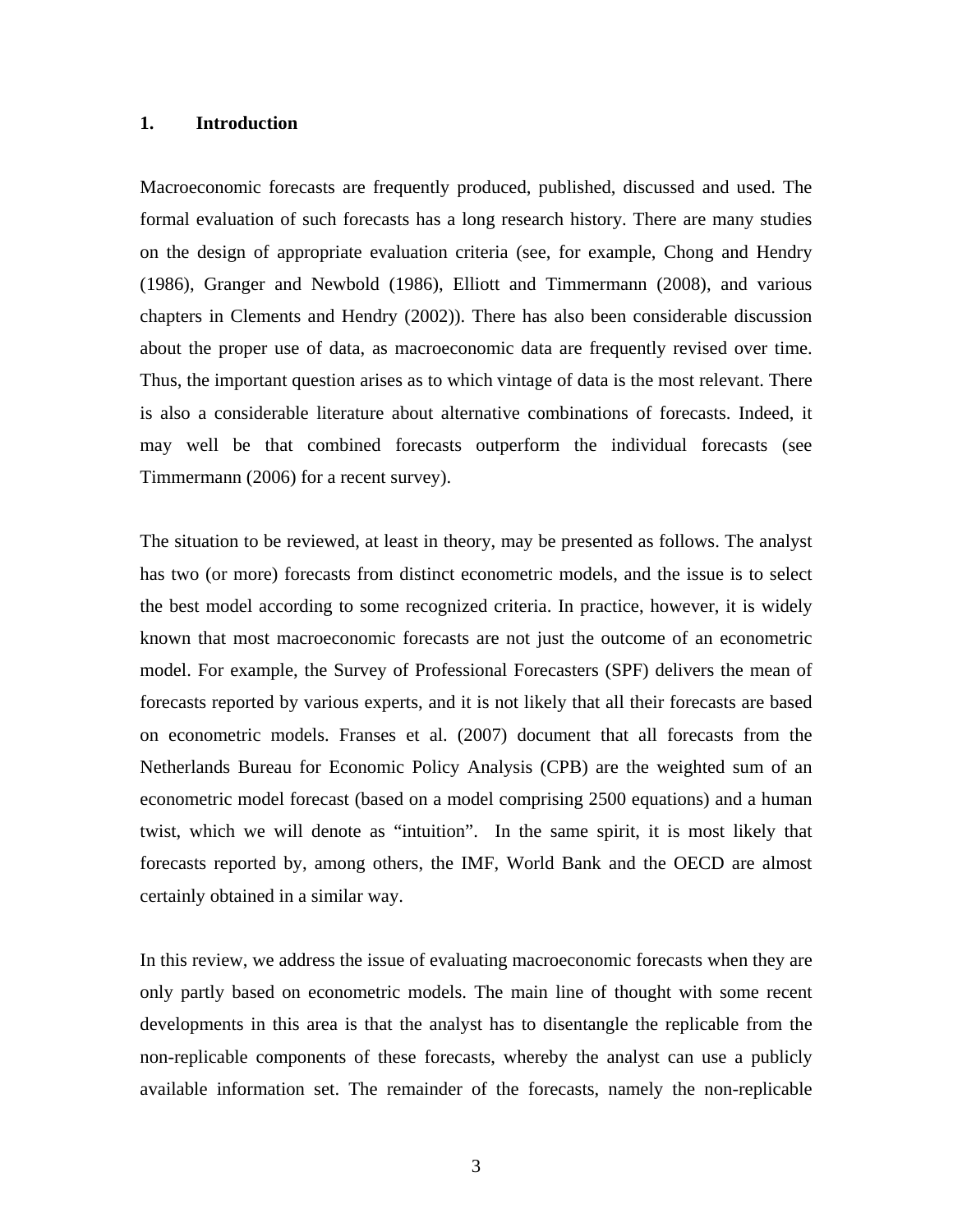component, would be called intuition, as it cannot be replicated by the analyst. As forecasters can and do incorporate the forecasts provided by other forecasters before presenting their own, the publicly available information set would typically also contain previously published forecasts.

When formally comparing the forecasts, it is necessary to use alternative econometric tools as the variables of interest are generated regressors, which contain estimation error. As has been well documented, such forecasts, which are partly based on models and partly on intuition, are typically biased (see Batchelor (2007)). As unbiasedness is a prerequisite for straightforward combining forecasts properly, it is convenient to de-bias the original forecasts before conducting a valid comparison of forecasts.

The outline of the remainder of the paper is as follows. In Section 2 we address three simple cases, which can naturally be extended in various directions. Consider two forecasts that might be generated from: (i) two distinct econometric models; (ii) an econometric model and a combination of model and intuition; and (iii) two distinct combinations of model and intuition. It is shown that, in each situation, alternative tools are needed to compare and evaluate the forecasts. In Section 3 we illustrate the alternative cases by comparing the forecasts from the Federal Reserve Board and the FOMC on inflation, unemployment and real GDP growth. It is shown that each of the three situations can lead to significantly different evaluations.

### **2. Model Specifications**

.

This section reviews three different cases concerning two macroeconomic forecasts, wherein the analyst has to evaluate their relative quality and performance.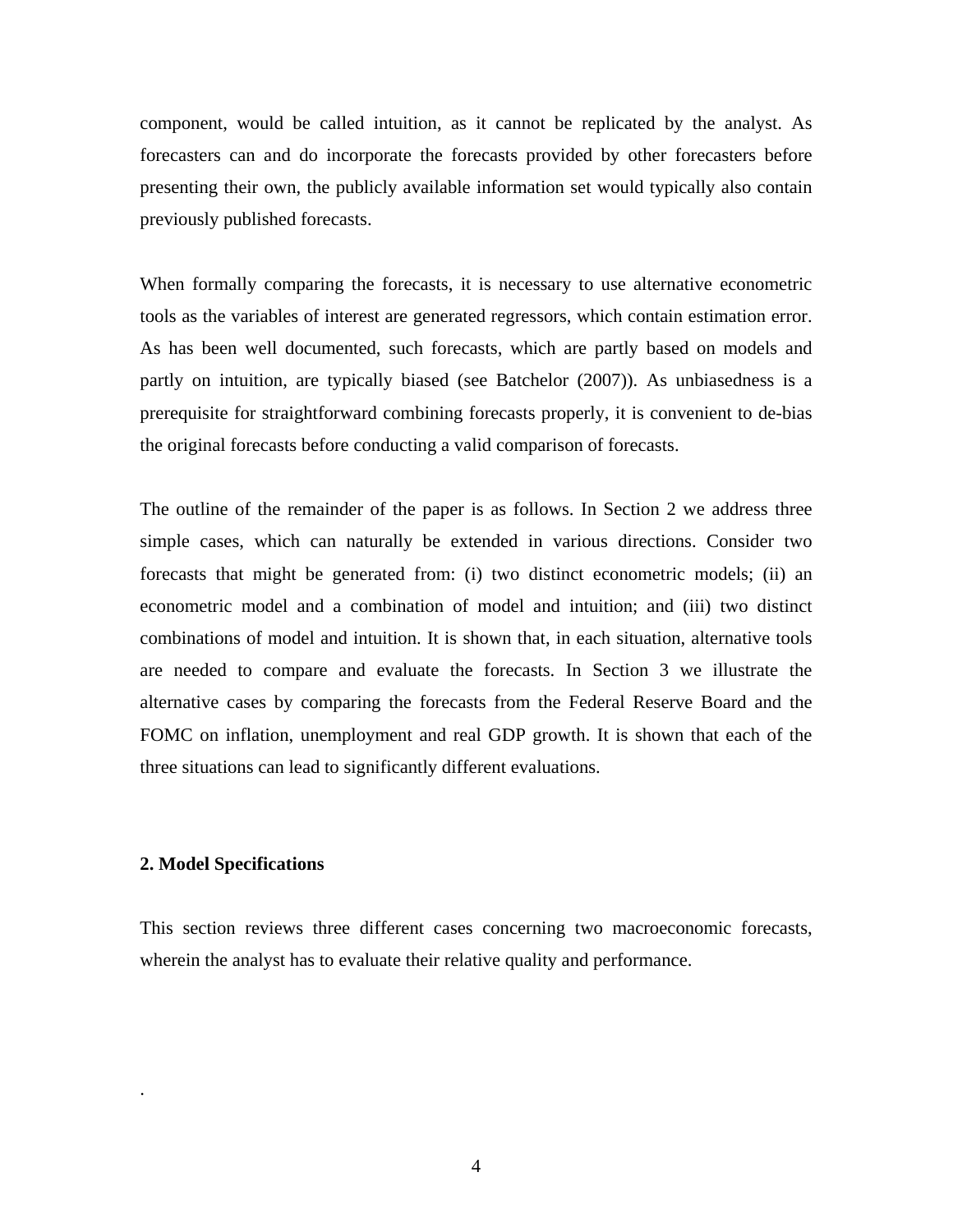#### **2.1 Forecasts from two econometric models**

Consider the variable of interest,  $X_t$ , and the availability of two sets of one-step-ahead forecasts,  $F_{1,t}$  and  $F_{2,t}$ , for the sample  $t = n+1, n+2,...,n+N$ . When the forecasts are based on linear econometric models, these models may be given as

$$
X_t = W_{1,t} \beta_1 + \varepsilon_{1,t} \tag{1}
$$

$$
X_t = W_{2,t} \beta_2 + \varepsilon_{2,t} \tag{2}
$$

When OLS is used to estimate the unknown parameters, the unbiased forecasts are given as

$$
F_{1,t} = W_{1,t} \hat{\beta}_1 \tag{3}
$$

$$
F_{2,t} = W_{2,t} \hat{\beta}_2 \tag{4}
$$

In practice, it is quite likely that only the outcomes  $F_{1,t}$  and  $F_{2,t}$  are available to the analyst, but the information sets,  $W_{1,t}$  and  $W_{2,t}$ , are not. Let us assume that the analyst can resort to the publicly available information set,  $W_t$ . This set can include both  $W_{1,t}$  and  $W_{2,t}$ , but would generally be unknown.

When it is known that  $W_{1,t}$  nests  $W_{2,t}$ , the techniques developed in Clark and McCracken (2001) are useful. If the models are non-nested, one can rely on, for example, the Diebold and Mariano (1995) test (see also West (1996)). An alternative simple method that might be used when little is known about  $W_{1,t}$  and  $W_{2,t}$  relies on the auxiliary regression:

$$
X_t = \alpha_1 F_{1,t} + \alpha_2 F_{2,t} + \xi_t \tag{5}
$$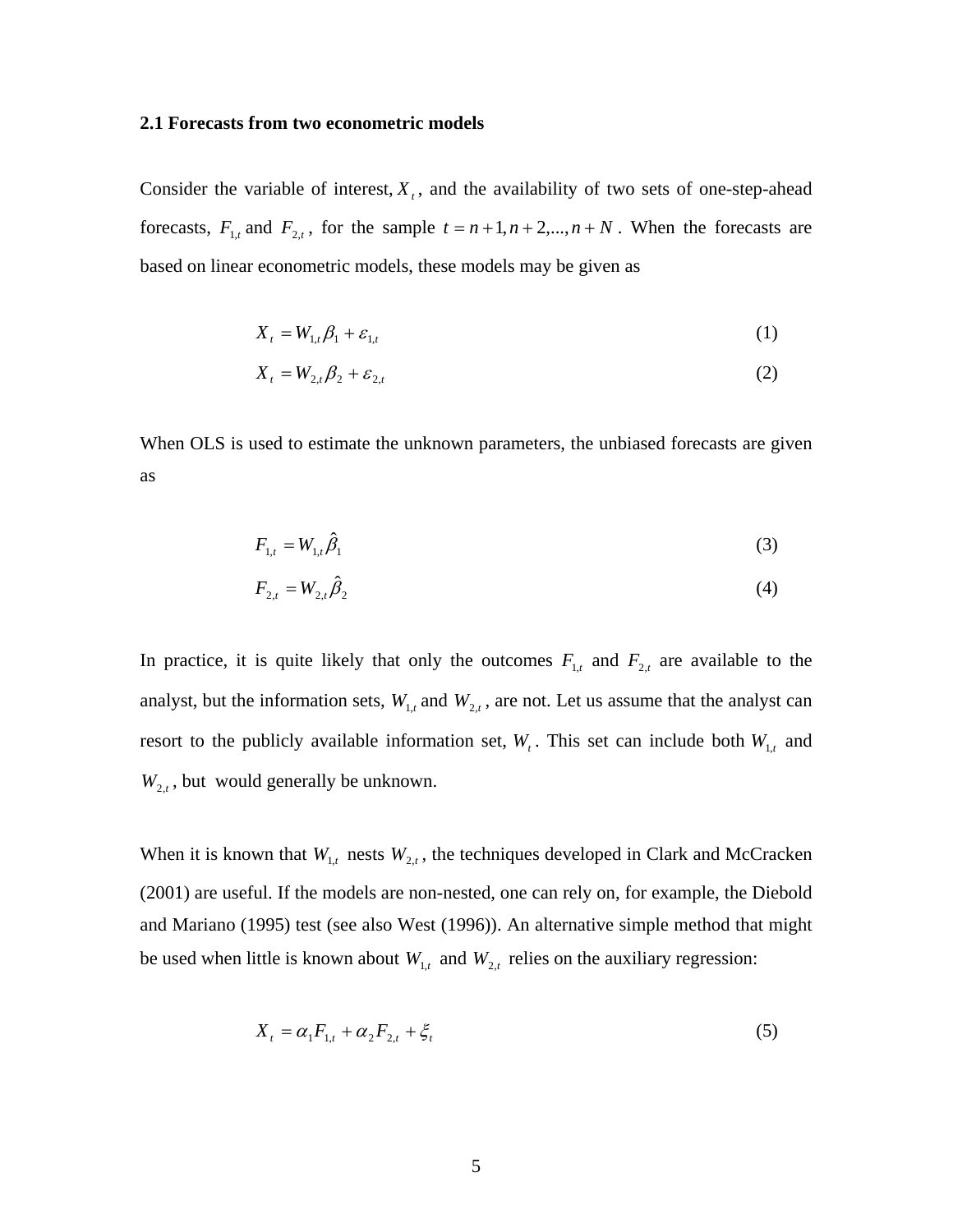This regression is also at the heart of the combination of forecasts (see Timmermann, 2006). The regression in (5) can be used to examine whether each of the forecasts adds significantly to the other forecast. If so, then one may want to combine the two forecasts, with the parameters in  $(5)$  being used as weights.

#### **2.2 One forecast from a model, the other a combination of model and intuition**

A second case is the following. Suppose that the second forecast  $F_{2,t}$  is partly based on a model, but also partly based on the first forecast,  $F_{1,t}$ , and on intuition, that is:

$$
F_{1,t} = W_{1,t} \hat{\beta}_1 \tag{6}
$$

$$
F_{2,t} = W_{2,t} \hat{\beta}_2 + \gamma F_{1,t} + \eta_{2,t} \tag{7}
$$

where  $\eta_{2,t}$  denotes the intuition included in the second forecast. When  $W_{2,t} \hat{\beta}_2$  in (7) is the outcome of some econometric model, then that part of (7) is unbiased, but the two added terms,  $\gamma F_{1,t} + \eta_{1,t}$ , may cause bias. Evidence for the presence of bias in macroeconomic forecasts is presented in Batchelor (2007), among others.

It is evident that now the regression

$$
X_t = \alpha_1 F_{1,t} + \alpha_2 F_{2,t} + \xi_t \tag{8}
$$

cannot be used in a straightforward manner as the forecast  $F_{2,t}$  contains  $F_{1,t}$ . Franses et al. (2009) and Chang et al. (2010) propose the auxiliary regression

$$
F_{2,t} = W_t \beta + \pi F_{1,t} + \varsigma_t \tag{9}
$$

in order to estimate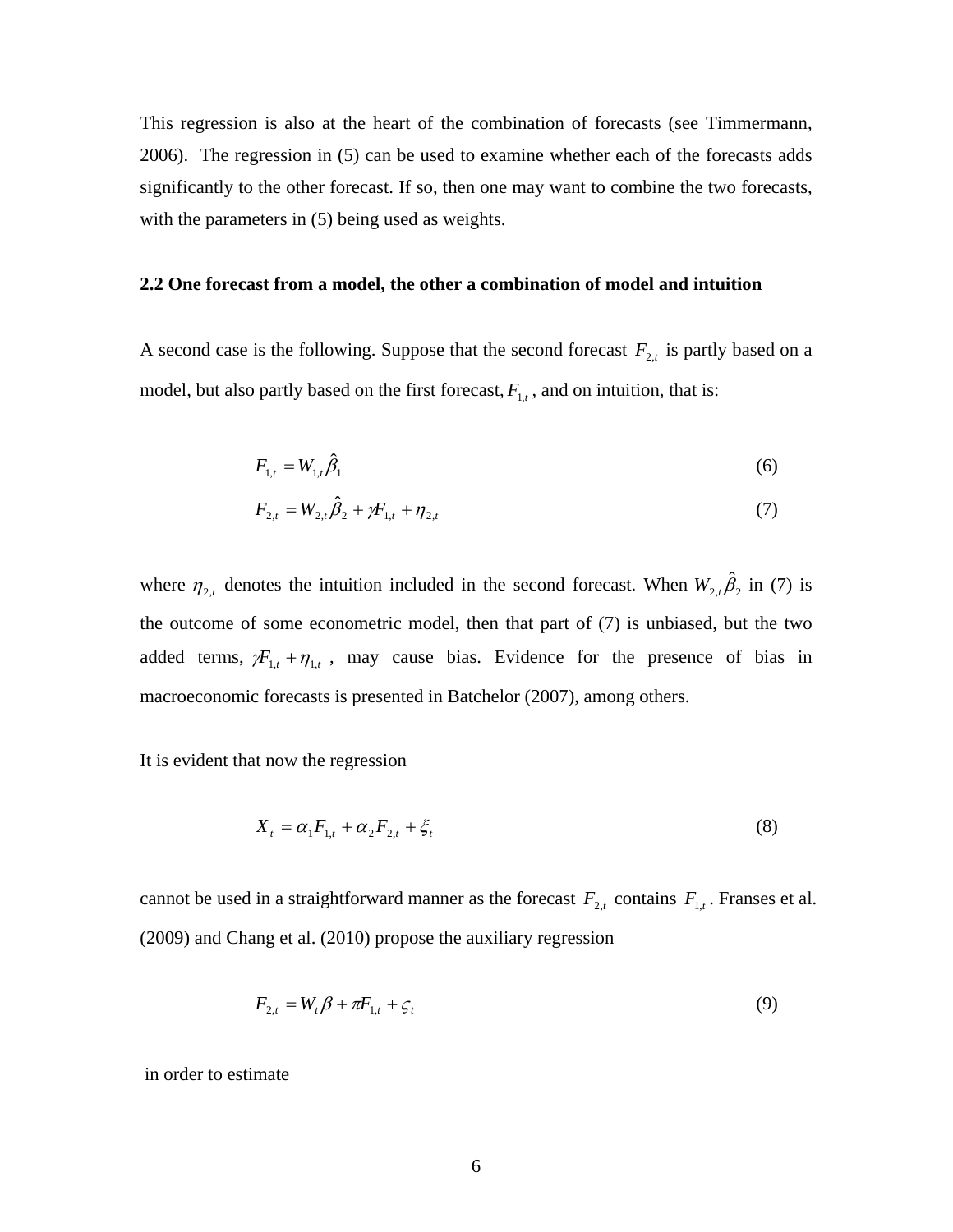$$
X_{t} = \alpha_{1} F_{1,t} + \alpha_{2} \hat{F}_{2,t} + \xi_{t}
$$
\n(10)

where  $\hat{F}_{2,t} = W_t \hat{\beta} + \hat{\pi} F_{1,t}$  is obtained from (9).

As  $\hat{F}_{2,t}$  is a generated regressor, the econometric analysis of (10) is non-standard. When the difference between  $\hat{F}_{2,t}$  and  $F_{2,t}$  is viewed as a measurement error, the covariance matrix of  $\xi$  in (10) is not proportional to the identity matrix, so that  $\xi$  is serially correlated and heteroskedastic. However, as Franses et al. (2009) demonstrate, OLS estimation of the parameters in (10) can nevertheless be consistent and efficient.

Franses et al. (2009) establish the conditions under which OLS estimation of the parameters in a more general version of (10) is efficient by appealing to Kruskal's Theorem, which is necessary and sufficient for OLS to be efficient (see Fiebig et al. (1992) and McAleer (1992) for further details). In the context of OLS estimation of (10), the necessary and sufficient conditions for OLS to be efficient will be satisfied either if the variables used to obtain the forecast  $F_{1,t}$  are contained in the information set of the forecast  $F_{2,t}$ , or are orthogonal to the variables in the information set of  $F_{2,t}$ . Of the two alternative necessary and sufficient conditions, it is more likely that the former condition will hold. It was also shown by Franses et al. (2009) that, if the incorrect downward biased OLS standard errors are used, then the incorrect OLS t-ratios will be biased upward. Therefore, they suggest that the correct OLS covariance matrix in (10) should be estimated consistently using the Newey-West HAC standard errors. Franses et al. (2009) also discuss the alternative GMM approach in order to deal with the generated regressors issue.

### **2.3 Both forecasts as distinct combinations of model and intuition**

A third case, which may be the most likely to occur in practice, is where both forecasts are distinct combinations of model and intuition. To the analyst, the nature of this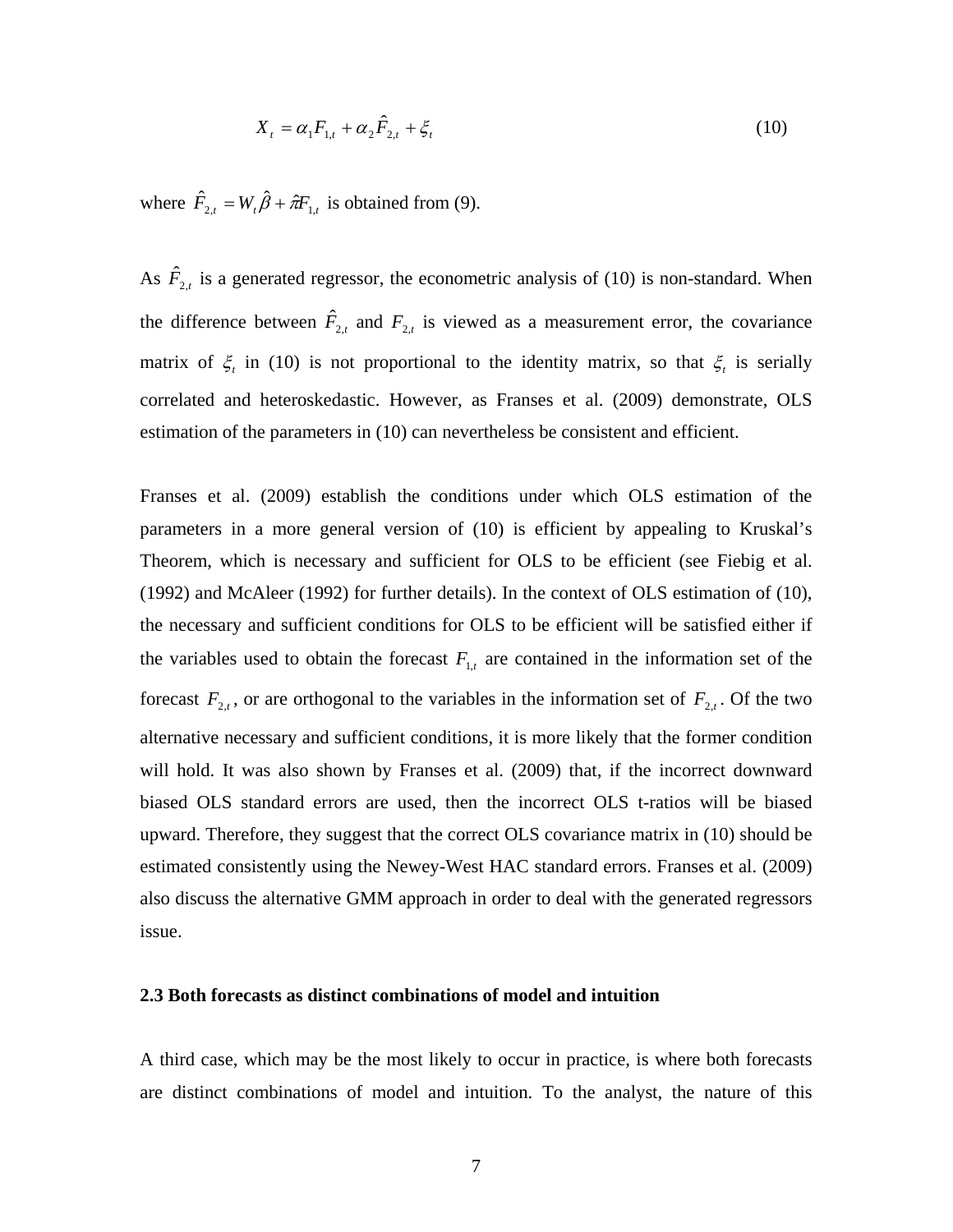combination is unknown. It is also most likely that there is no documentation regarding any such intuition. Franses et al. (2007) document that, at the Netherlands Bureau for Economic Policy Analyis (CPB), detailed records are retained of the size of any changes, but not of the motivation for the size of any changes. Hence, one may presume that the analyst has forecasts that might be generated as follows:

$$
F_{1,t} = W_{1,t} \hat{\beta}_1 + \eta_{1,t} \tag{11}
$$

$$
F_{2,t} = W_{2,t} \hat{\beta}_2 + \gamma F_{1,t} + \eta_{2,t} \tag{12}
$$

where  $\eta_{1,t}$  and  $\eta_{2,t}$  are intuition, and where we again assume that forecaster 2 has received the other forecast. If this is not the case, one can impose the restriction  $\gamma = 0$  in (12). In order to evaluate the relative merits of these two forecasts, one would run the regressions:

$$
F_{1,t} = W_t \beta_1 + \zeta_{1,t} \tag{13}
$$

$$
F_{2,t} = W_t \beta_2 + \zeta_{2,t} \tag{14}
$$

First, as in case 2, one may consider the auxiliary regression:

$$
X_{t} = \alpha_{1}\hat{F}_{1,t} + \alpha_{2}\hat{F}_{2,t} + \xi_{t}
$$
\n(15)

where  $\hat{F}_{2,t}$  and  $\hat{F}_{1,t}$  are obtained from (13) and (14), respectively. Again, OLS is consistent, but HAC standard errors are required for valid inferences to be drawn.

Second, one may also examine what the forecasts might add to what an analyst can do using publicly available information, and this would be based on the auxiliary regression:

$$
X_{t} = W_{t}\beta + \alpha_{1}\hat{\zeta}_{1,t} + \alpha_{2}\hat{\zeta}_{2,t} + \xi_{t}
$$
 (16)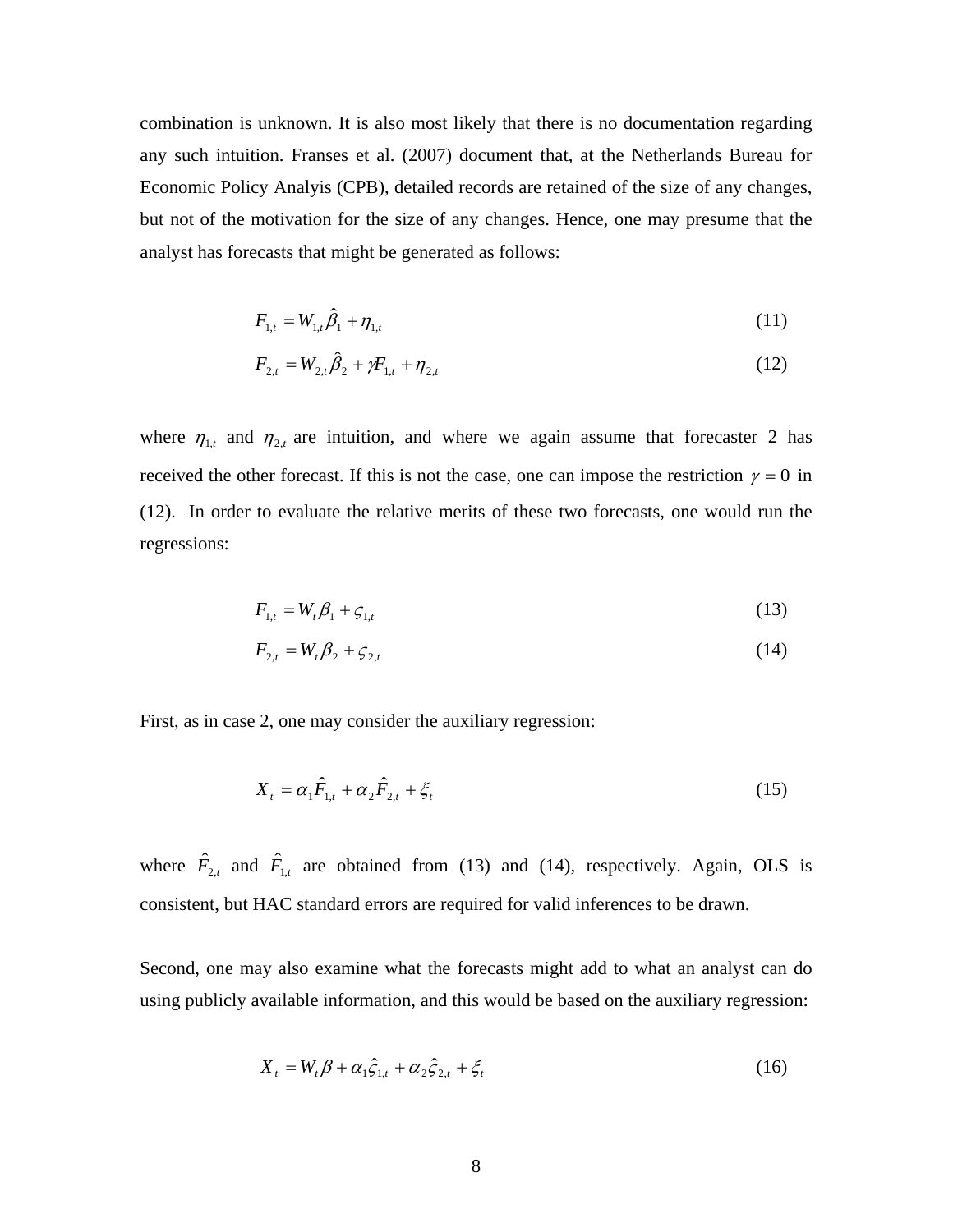where  $\hat{\zeta}_{1,t}$  and  $\hat{\zeta}_{2,t}$  are the estimated residuals from (13) and (14), respectively. As  $W_t$ denotes publicly available information, the regression in (16) informs whether the intuition (which is not observable, but rather is estimated) of forecaster 1 and/or of forecaster 2 adds any significant value to the final forecast. For example, if the estimate of  $\alpha_1$  is significant, then one can conclude that the intuition of forecaster 1 adds to forecast accuracy when combining it with the forecast based solely on  $W_t$ .

### **3. Evaluating FOMC and Staff Forecasts**

In this section we evaluate empirically the above three cases using the data that were recently analyzed in Romer and Romer (2008). In their study, they compare Staff and FOMC forecasts, and their starting point is case 1 in Section 2. In this section, we examine if a change in assumptions regarding how the forecasts were obtained, namely cases 2 and 3, can materially change the conclusions reached in Romer and Romer (2008) regarding the superiority of Staff versus FOMC forecasts.

The variables of interest,  $X_t$ , in Romer and Romer (2008) are the inflation rate, unemployment rate, and the real growth rate. The data for the empirical analysis are described in Romer and Romer (2008, pp. 230-231), and are available in an appendix on the AEA website (http://www.aeaweb.org/articles/issues\_datasets.php). As discussed in Romer and Romer (2008, pp. 230-231), the FOMC prepares forecasts in February and July each year. The February forecasts for inflation and the growth rate are for the four quarters ending in the fourth quarter of the current year, and the unemployment rate forecast is for the fourth quarter of the current year. The July forecasts are for the same variables for both the current and next year. The sample is from 1979 to 2001, with 22 February forecasts and 46 July forecasts, giving a total of 68 observations.

[Insert Figures 1-3 about here]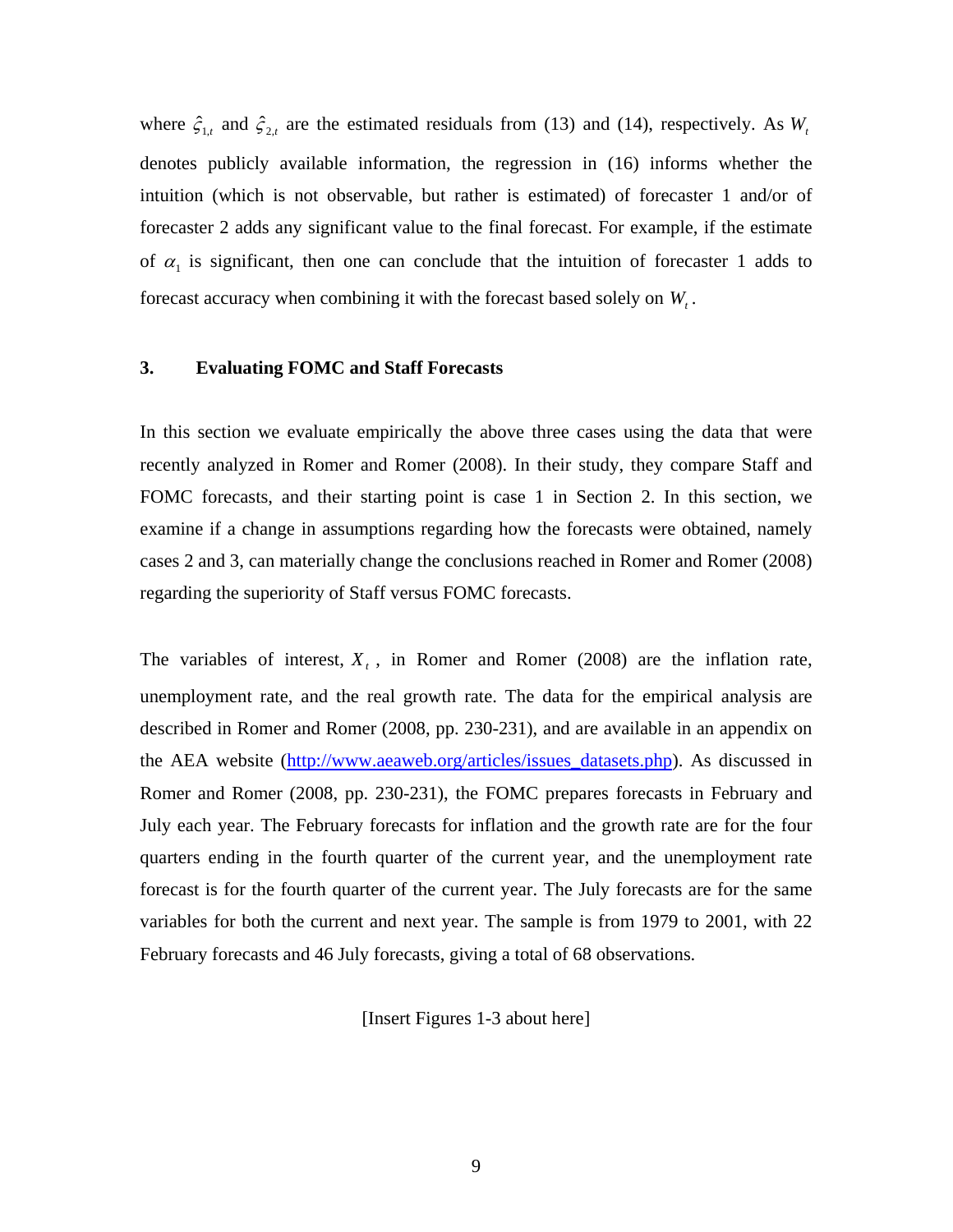The actual inflation rate, unemployment rate and real growth rate, as well as the corresponding staff and FOMC forecasts, are shown in Figures 1-3, respectively. It is clear that the staff and FOMC forecasts are very similar, but it is also clear that they are not particularly close to the actual rates they are forecasting, which raises the question as to how much better these forecasts are relative to those that an analyst could make based on publicly available information. The similarity in the two sets of forecasts is supported by the correlations in Table 1 between the staff and FOMC forecasts, which are obviously very close to each other.

### [Insert Table 1 about here]

The similarity in forecast performance is also shown in Table 2, which reports the mean and median squared prediction errors for the staff and FOMC forecasts for the three variables. The staff is clearly better than the FOMC in forecasting the inflation rate, the reverse holds in forecasting the real growth rate, and it is too close to call for the unemployment rate, with the staff only slightly better (worse) than the FOMC in terms of the mean (median) squared prediction error. In terms of forecasting performance, therefore, it would be fair to call the outcome a tie.

### [Insert Table 2 about here]

**Case 1**: Assume that Staff and FOMC forecasts are based purely on econometric models.

Romer and Romer (2008) assume that Case 1 prevails in this situation, and they run the regression:

$$
X_t = \mu + \alpha_1 S_t + \alpha_2 P_t + \xi_t \tag{17}
$$

In terms of formal tests of the forecasting performance of the staff and the FOMC, the OLS and GMM estimates of equation (17) are given in Table 3. When Case 2 would be the real situation and Case 1 is assumed, then OLS is inconsistent and the forecast is not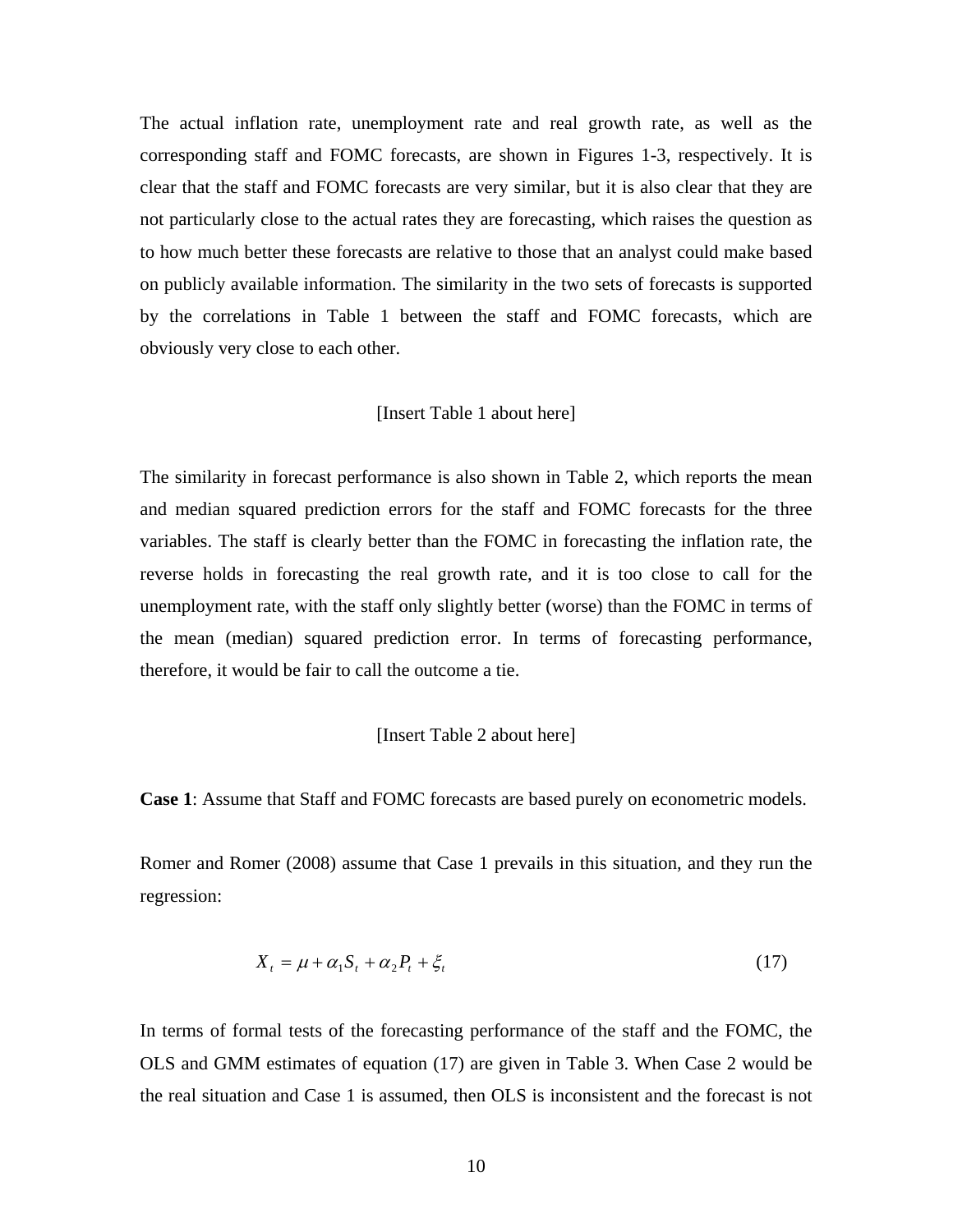MSE optimal, while GMM is consistent. For the instrument list for GMM, we use the one-period lagged values of inflation, unemployment rate and real growth rate (except for the case of real growth, where only the second lag is used for a better fit).

### [Insert Table 3 about here]

For each variable, the first line reports the OLS results (which could be inconsistent in case 2), and the second line gives the GMM results. The OLS estimates correspond to those in Table 1 in Romer and Romer (2008), where it was inferred that the staff forecasts dominated those of the FOMC for inflation and the unemployment rate, though not for the real growth rate. It is instructive that the GMM estimates indicate that the staff is better than the FOMC in forecasting inflation, but not in forecasting the unemployment rate or the growth rate, where the effects of both the staff and FOMC forecasts are insignificant.

Although the OLS and GMM estimates of the coefficients are markedly different, it is worth noting that the sums of the estimated staff and FOMC marginal effects are very similar, namely 1.00 and 1.13 for inflation, 0.94 and 1.01 for the unemployment rate, and 0.88 and 1.19 for the growth rate. In this sense, the sum of the parts would seem to be greater than the whole.

**Case 2**: Let the FOMC forecast be created after the Staff forecast is published, and assume that the Staff forecast is based on an econometric model.

In this case we assume that (6) and (7) are useful, and are expressed as

$$
S_t = W_{1,t} \hat{\beta}_1 \tag{18}
$$

$$
P_{t} = W_{2,t} \hat{\beta}_{2} + \gamma S_{t} + \eta_{t}^{p}
$$
\n(19)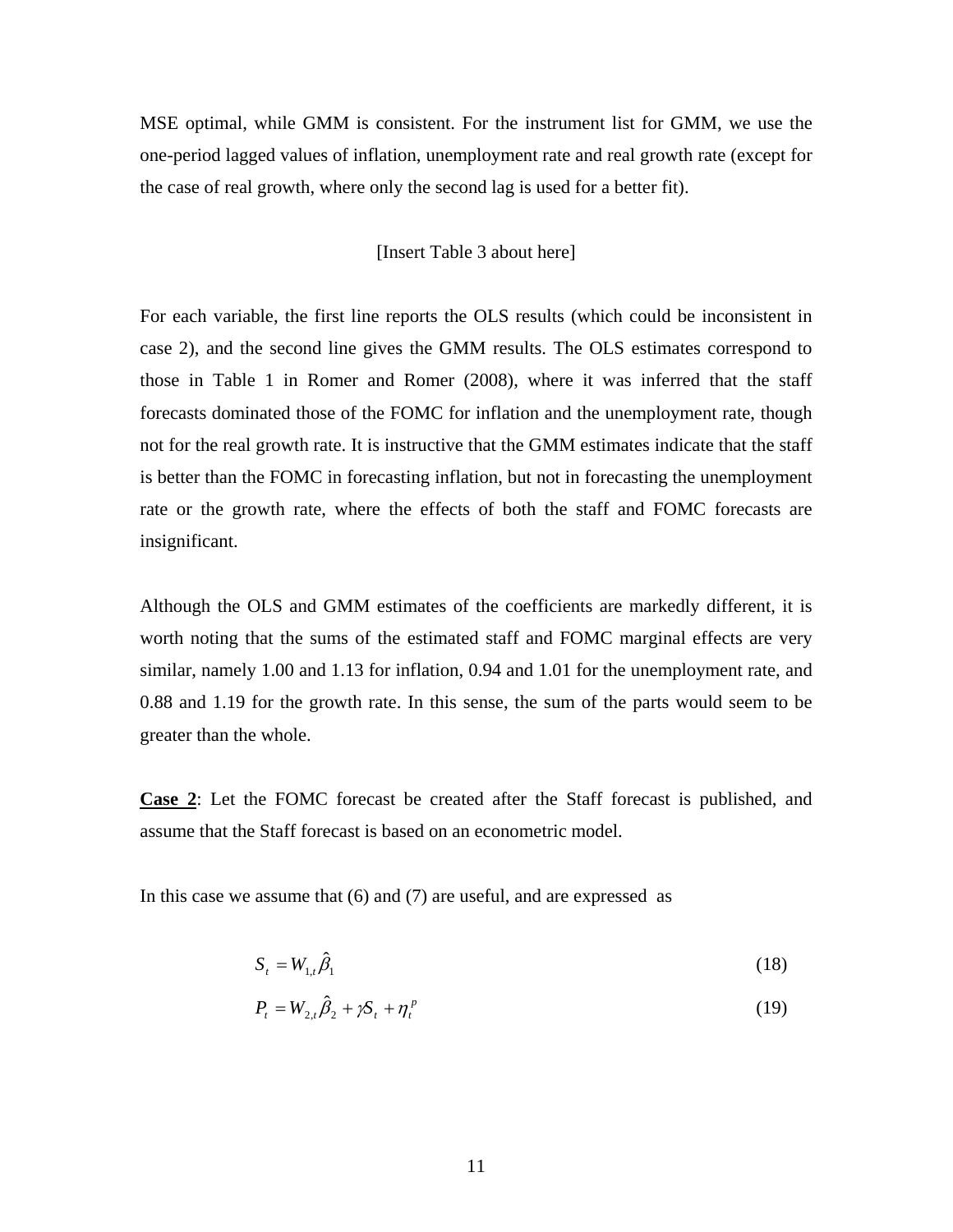This says that the Staff use an unknown econometric model, while the FOMC has a model but also relies on the Staff forecasts and unobserved intuition,  $\eta_t^p$ . As analysts, we do not observe the information sets  $W_{1,t}$  and  $W_{2,t}$ , and we do not know  $\eta_t^p$ . Hence, we rely on an auxiliary regression, as in (9), in order to calculate  $\hat{P}_t$ , which can be expressed as:

$$
P_t = W_t \beta + \gamma S_t + \varsigma_t \tag{20}
$$

where, for  $W_t$ , we include one-period lagged values of inflation, unemployment rate and real growth rate to be consistent with the situation in case 1.

### [Insert Table 4 about here]

The OLS estimates of equation (20), where (A) concerns the full model and (B) the case where  $\beta = 0$ , are given in Table 4. For purposes of estimating (20) (A), OLS is efficient and the forecast is MSE optimal, but OLS is inconsistent and the forecast is not MSE optimal for estimating (20) (B).

In the absence of additional variables other than the Staff forecasts, the inconsistent OLS estimates for (20) (B) might seem to suggest that the effect of the Staff forecast on the FOMC forecast is very close to unity for all three variables. However, the inclusion of additional variable available to the forecasters of the FOMC expertise, as approximated by one-period lagged inflation, unemployment and real growth rates, shows that the effect of the Staff forecast, while remaining significant, is considerably less. The F test of the joint significance of what FOMC adds to the Staff forecasts makes it clear it does matter, and significantly so, in obtaining the forecast  $P$ . In short, the FOMC uses information that is statistically significant.

[Insert Table 5 about here]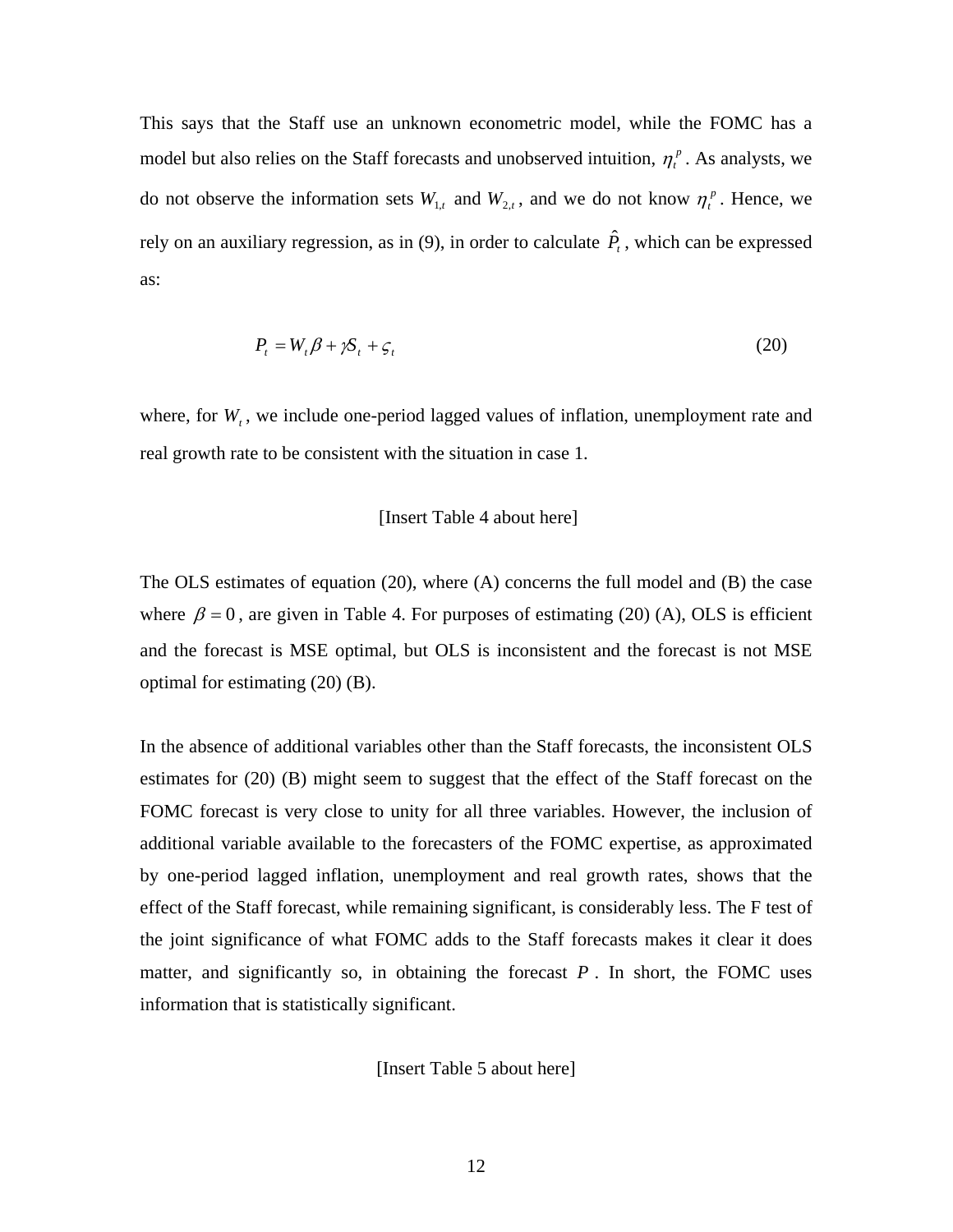The empirical performance of the Staff and FOMC forecasts (after de-biasing) are compared in Table 5. The auxiliary regression is

$$
X_t = \mu + \alpha_1 S_t + \alpha_2 \hat{P}_t + \xi_t \tag{21}
$$

where  $\hat{P}_t$  is obtained from (20). Although OLS is efficient and the forecast is MSE optimal for equation (21), the standard errors are not proportional to the identity matrix, so the Newey-West HAC standard errors are calculated. The Staff is seen to dominate the FOMC for the inflation rate, but both the Staff and FOMC forecasts are insignificant for the unemployment and real growth rates. Although the goodness of fit of the OLS estimates in Tables 3 and 5 are virtually identical, the corresponding coefficient estimates are markedly different. However, the sums of the estimated staff and FOMC marginal effects in Table 5 are very similar to their OLS counterparts in Table 3, at 1.01, 0.95 and 0.98 for inflation, unemployment rate and real growth rate, respectively.

In summary, in a comparison with the Staff forecasts, the use of FOMC forecasts, as in Cases 1 or 2, yield considerably different empirical results. It can be seen clearly that the FOMC does not forecast well, but the same can be said about the Staff!

**Case 3**: Assume that both forecasts are based on distinct combinations of model and intuition.

In this situation, which seems most likely to hold in practice, we assume that (11) and (12) hold, which means that we run the auxiliary regressions:

$$
S_t = W_t \beta_1 + \varsigma_{1,t} \tag{22}
$$

$$
P_t = W_t \beta + \gamma S_t + \varsigma_{2,t} \tag{23}
$$

Next, we first consider the auxiliary regression: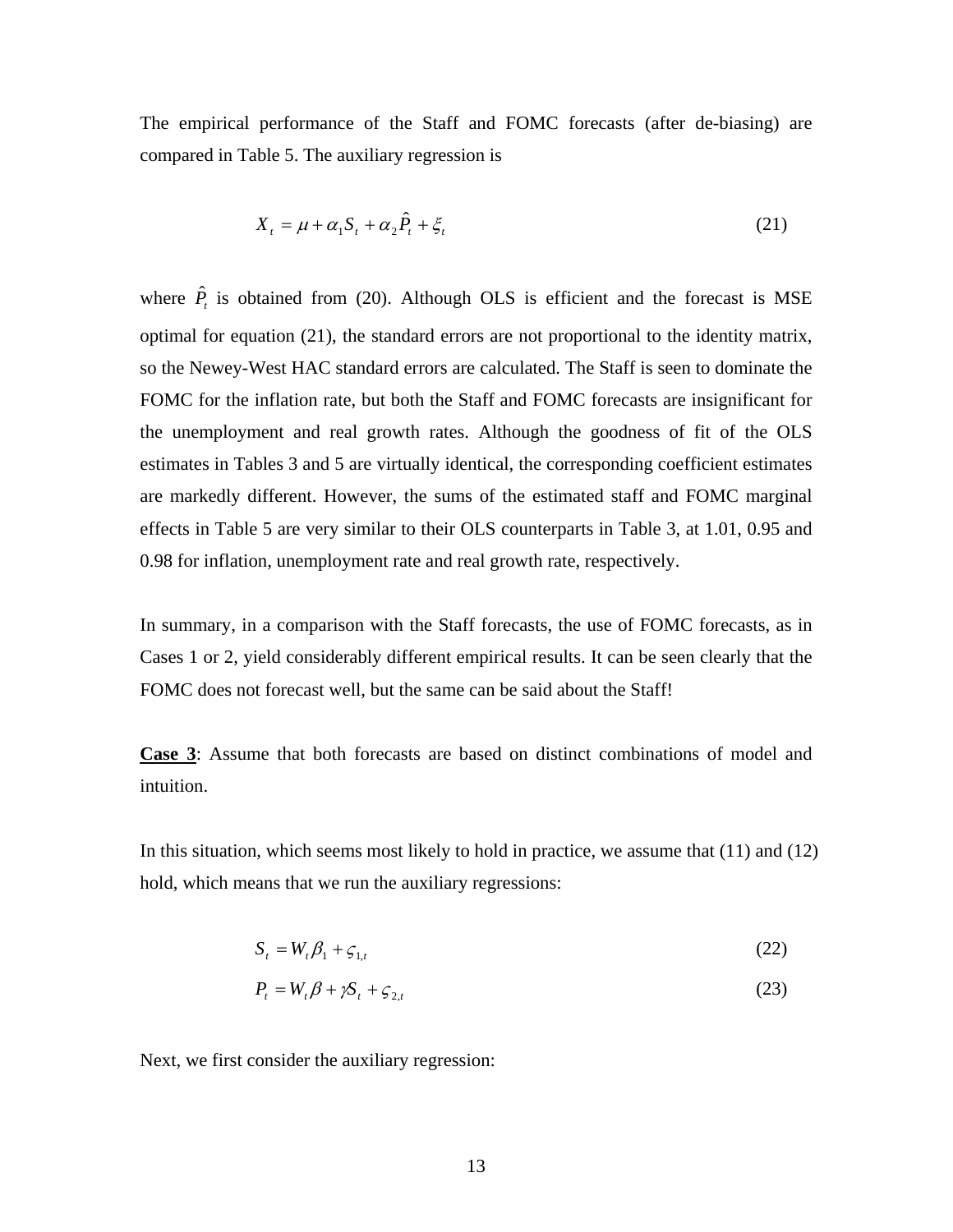$$
X_t = \mu + \alpha_1 \hat{S}_t + \alpha_2 \hat{P}_t + \xi_t
$$
\n<sup>(24)</sup>

where  $\hat{S}_t$  and  $\hat{P}_t$  are obtained from (22) and (23), respectively.

#### [Insert Table 6 about here]

In Table 6, we report the OLS estimates of the parameters in (24), with the HAC standard errors. The evidence from this table demonstrates clearly that the Staff forecasts outperform the FOMC forecasts for all three variables, as the staff forecasts are significant whereas the FOMC forecasts are not.

The final situation that is of interest is to see whether the Staff and FOMC forecasts contain any unobservable intuition that might significantly add to what an analyst could achieve using publicly available information. We consider

$$
X_{t} = W_{t} \beta + \alpha_{1} \hat{\zeta}_{1,t} + \alpha_{2} \hat{\zeta}_{2,t} + \xi_{t}
$$
 (25)

and report the estimates in Table 7, where it is found that the Staff intuition is significant for all three variables, whereas the FOMC intuition is not.

### [Insert Table 7 about here]

These results are consistent with the findings in Table 6, namely that the intuition contained in the FOMC forecasts does not add significantly, whereas the intuition contained in the Staff forecasts does add significantly, in forecasting actual values of all three variables.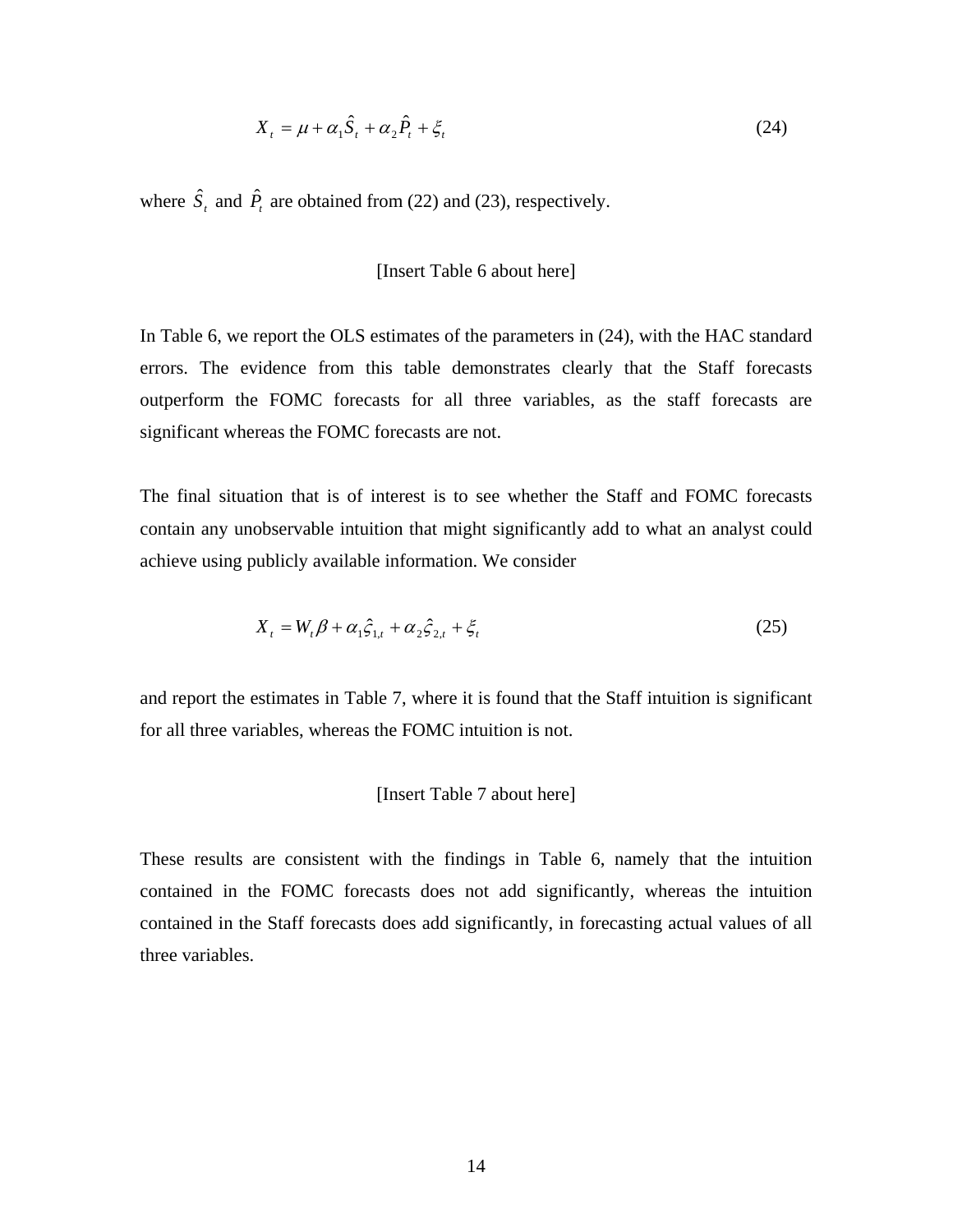#### **4. Conclusion**

The purpose of the paper was to review the evaluation of macroeconomic forecasts using alternative combinations of econometric model and intuition, which is the non-replicable component of forecasts.

In the empirical illustration, which was concerned with a comparison of the forecasts provided by the Federal Reserve Board's Staff and the Federal Open Market Committee (FOMC), it could safely be concluded that the FOMC did not add significantly to the forecasts of inflation, unemployment rate and the real growth rate, in comparison with the Staff.

Moreover, when we regress the inflation rate, unemployment rate and the real growth rate on one-period lags of these three variables, we obtained mean squared prediction errors of 0.64, 0.25, and 1.31, respectively, while the median squared prediction errors are 0.03, 0.07 and 0.23. Hence, the analyst with simple forecasting tools could outperform both the Staff and the FOMC.

Table 7 suggested that the analyst could benefit from the intuition contained in the Staff forecasts, but not from the intuition in the FOMC forecasts.

This review concerned the situation that seems to prevail in practice. It is rarely found that macroeconomic forecasts are based on model outcomes only. When evaluating these forecasts, one can then not rely entirely on standard tools, as the added intuition may render the final forecasts biased. We evaluated some recent developments in this area, but it can safely be said that there are further developments to come.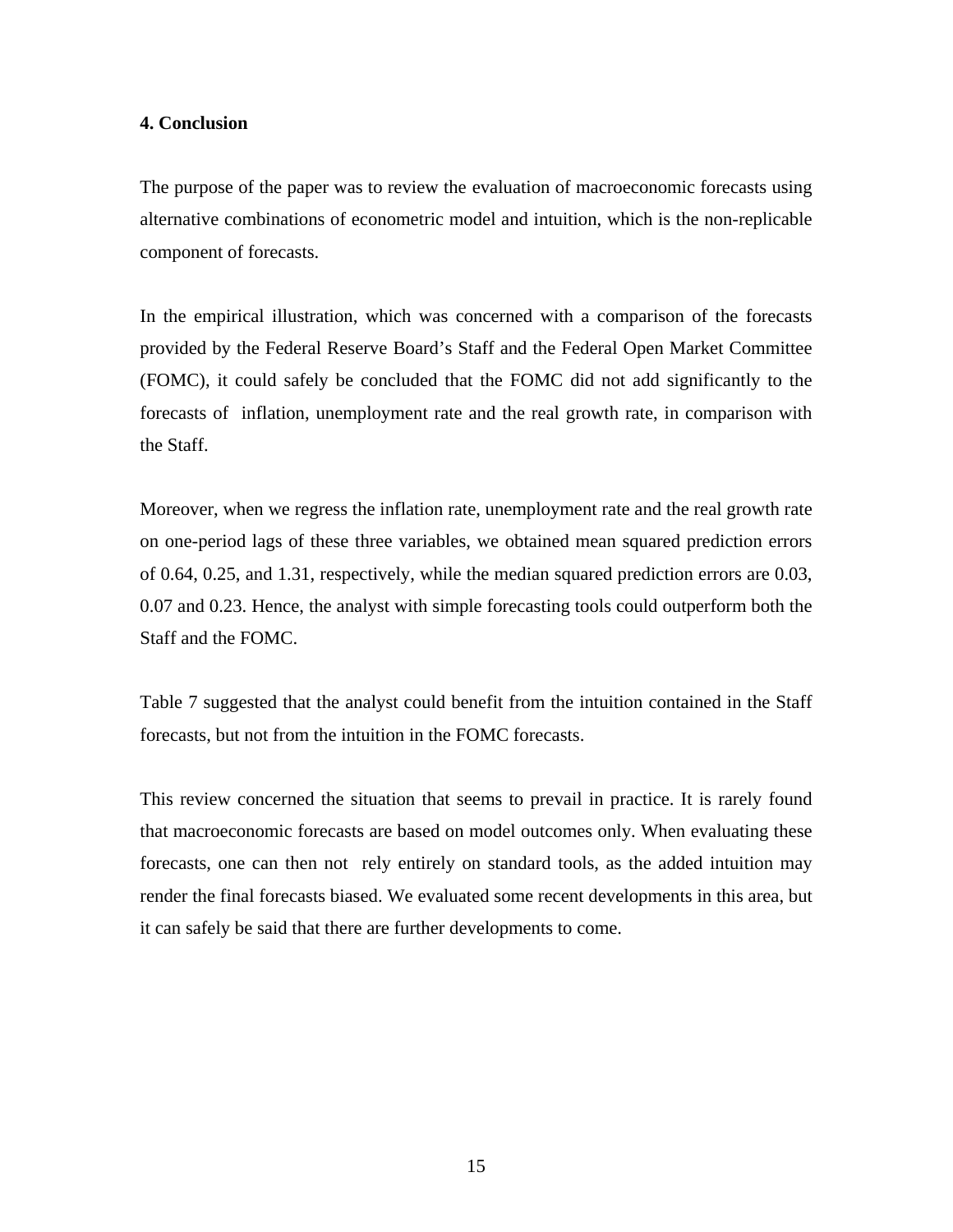# **Table 1**

| Variable  |              | Correlation  |  |
|-----------|--------------|--------------|--|
| Inflation | Unemployment | 0.99<br>0.99 |  |
|           | Real growth  | 0.97         |  |

# **Correlations between Staff Forecasts and FOMC Forecasts**

Note: The sample is from 1979 to 2001, with 22 February forecasts and 46 July forecasts, giving a total of 68 observations.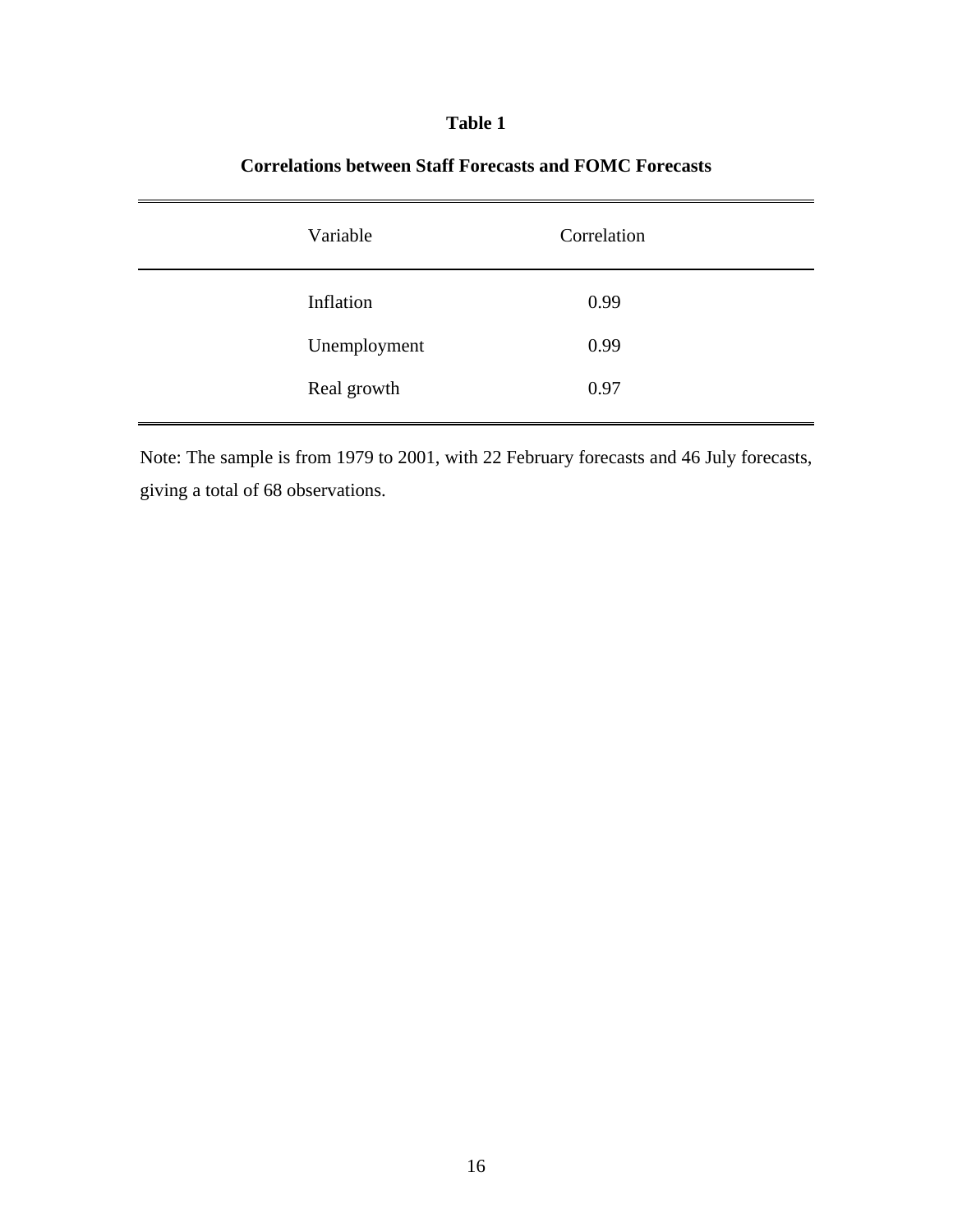# **Table 2**

|              | <b>Squared Prediction Errors</b> |             |              |             |  |
|--------------|----------------------------------|-------------|--------------|-------------|--|
|              | Mean                             |             | Median       |             |  |
| Variable     | <b>Staff</b>                     | <b>FOMC</b> | <b>Staff</b> | <b>FOMC</b> |  |
| Inflation    | 0.71                             | 0.89        | 0.19         | 0.28        |  |
| Unemployment | 0.54                             | 0.57        | 0.16         | 0.15        |  |
| Real growth  | 2.10                             | 1.99        | 1.22         | 1.04        |  |

# **A Comparison of Staff Forecasts and FOMC Forecasts**

 Note: The sample is from 1979 to 2001, with 22 February forecasts and 46 July forecasts, giving a total of 68 observations.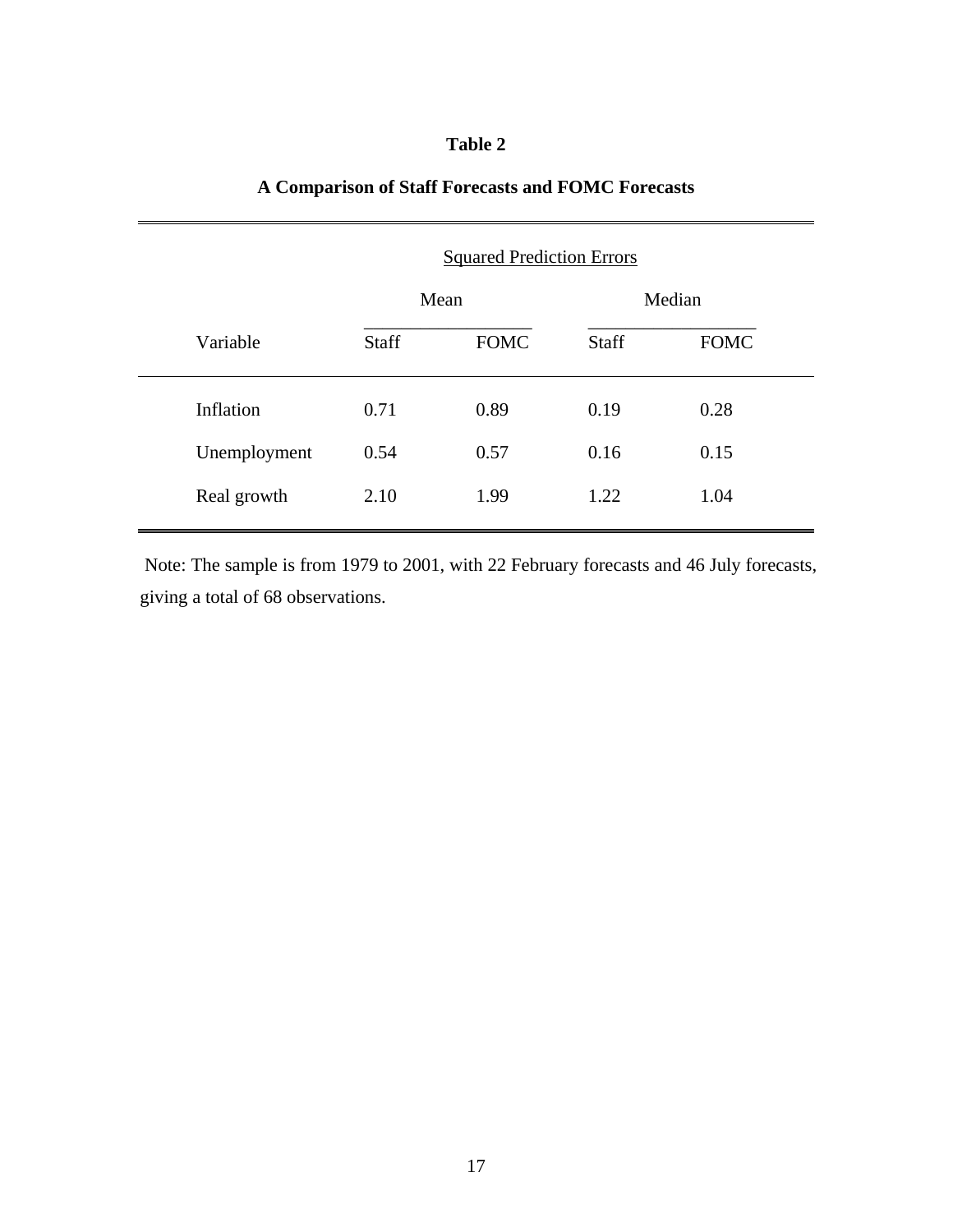### **Table 3 (Case 1)**

| Estimation method | Intercept         | Staff $(S_t)$       | FOMC $(P_t)$      | $R^2$ |
|-------------------|-------------------|---------------------|-------------------|-------|
|                   |                   | Inflation           |                   |       |
| <b>OLS</b>        | $-0.20$<br>(0.22) | $1.10***$<br>(0.39) | $-0.10$<br>(0.37) | 0.86  |
| <b>GMM</b>        | $-0.26$<br>(0.34) | $4.77***$<br>(2.32) | $-3.64$<br>(2.26) | 0.64  |
|                   |                   | Unemployment        |                   |       |
| <b>OLS</b>        | 0.26<br>(0.41)    | $0.97*$<br>(0.38)   | $-0.03$<br>(0.40) | 0.79  |
| <b>GMM</b>        | $-0.37$<br>(0.76) | 3.41<br>(2.78)      | $-2.40$<br>(2.87) | 0.64  |
|                   |                   | Real growth         |                   |       |
| <b>OLS</b>        | 0.43<br>(0.36)    | 0.25<br>(0.49)      | 0.63<br>(0.52)    | 0.44  |
| <b>GMM</b>        | $-0.22$<br>(0.83) | 1.70<br>(3.61)      | $-0.51$<br>(3.42) | 0.31  |

### **A Comparison of Staff and FOMC Forecasts in Predicting Actual Values (Standard errors are in parentheses)**

Notes: The regression model is

 $X_t = \mu + \alpha_1 S_t + \alpha_2 P_t + \xi_t$ 

which is equation (1) in Romer and Romer (2008)), and equation (17) in the paper. The OLS estimates correspond to those in Table 1 of Romer and Romer (2008). The instrument list uses the one-period lagged values of inflation, unemployment rate and real growth (except for the case of real growth, where only lag 2 is used).

and <sup>\*\*</sup> denote significance at the 5% and 1% levels, respectively.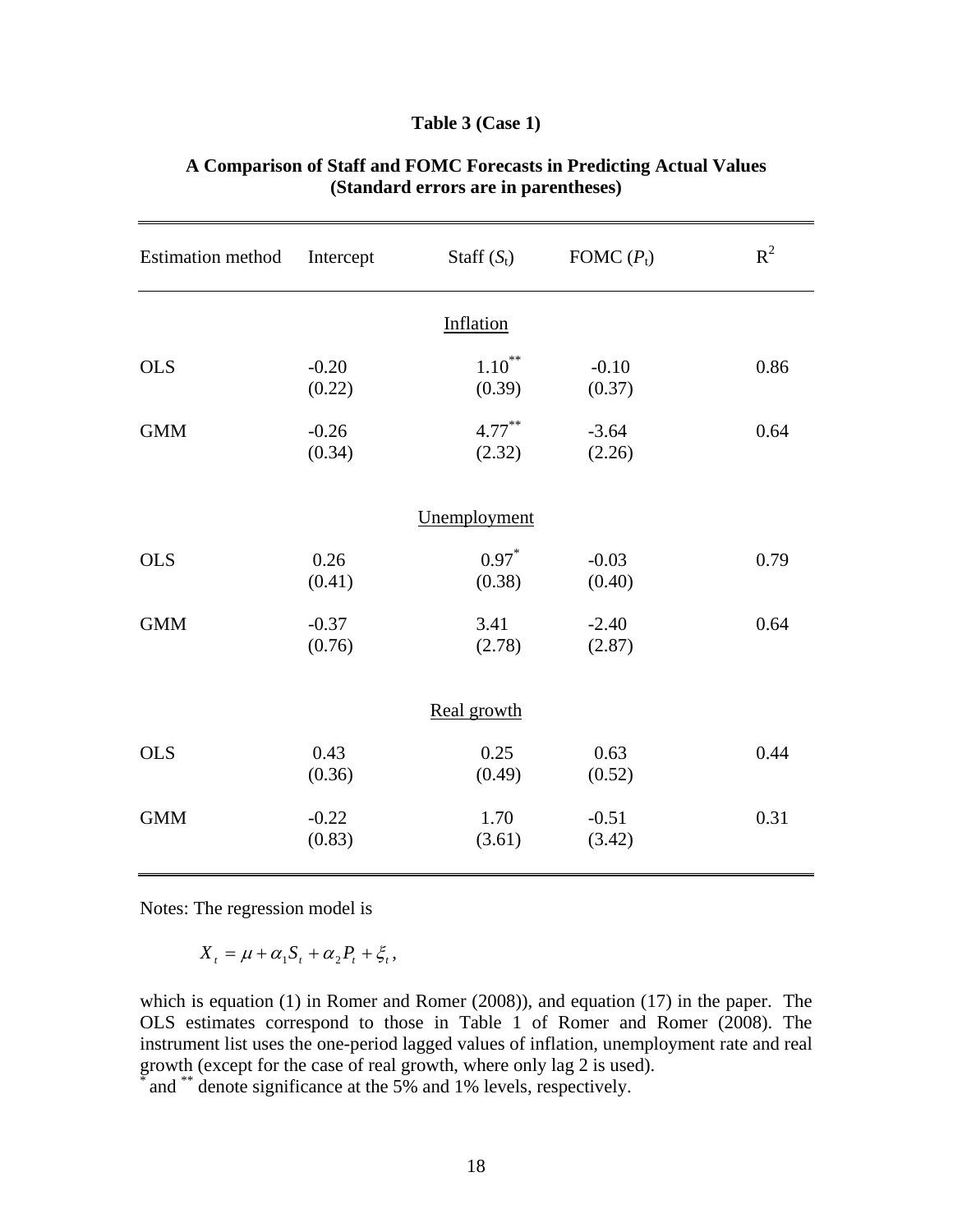# **Table 4 (Case 2)**

|                       | Inflation                             |           |                                       | Unemployment | Real growth                                  |           |
|-----------------------|---------------------------------------|-----------|---------------------------------------|--------------|----------------------------------------------|-----------|
| Variables             | (A)                                   | (B)       | (A)                                   | (B)          | (A)                                          | (B)       |
| Intercept             | $-0.18$ 0.01<br>$(0.16)$ $(0.07)$     |           | $-0.00$ 0.19<br>$(0.13)$ $(0.12)$     |              | $-0.22$ 0.28<br>$(0.20)$ $(0.08)$            |           |
| Staff Forecast, $S_t$ | $0.91***1.03***$<br>$(0.06)$ $(0.02)$ |           | $0.77***$ 0.96**<br>$(0.06)$ $(0.02)$ |              | $0.86^{**}$ $0.93^{**}$<br>$(0.04)$ $(0.03)$ |           |
| $P_{t-1}$             | $0.38***$<br>(0.12)                   |           | $0.32***$<br>(0.12)                   |              | $0.33***$<br>(0.12)                          |           |
| $S_{t-1}$             | $-0.26$ *<br>(0.13)                   |           | $-0.14$<br>(0.12)                     |              | $-0.19$<br>(0.11)                            |           |
| Inflation $_{t-1}$    | $-0.03$<br>(0.04)                     |           | $-0.00$<br>(0.02)                     |              | 0.02<br>(0.03)                               |           |
| Unemployment $_{t-1}$ | 0.04<br>(0.03)                        |           | 0.04<br>(0.05)                        |              | 0.03<br>(0.03)                               |           |
| Real growth $_{t-1}$  | 0.01<br>(0.02)                        |           | 0.01<br>(0.02)                        |              | 0.02<br>(0.03)                               |           |
| $R^2$                 | 0.99                                  | 0.98      | 0.98                                  | 0.98         | 0.96                                         | 0.94      |
| F test                |                                       | $4.86***$ |                                       | $5.79***$    |                                              | $5.87***$ |

## **Auxiliary regressions to de-bias the FOMC forecasts (Standard errors are in parentheses)**

Notes: The regression equation correlates  $P_t$  and  $S_t$  through

 $P_t = W_t \beta + \gamma S_t + \varsigma_t$ 

which is equation (20) in the paper.

\* and \*\* denote significance at the 5% and 1% levels, respectively.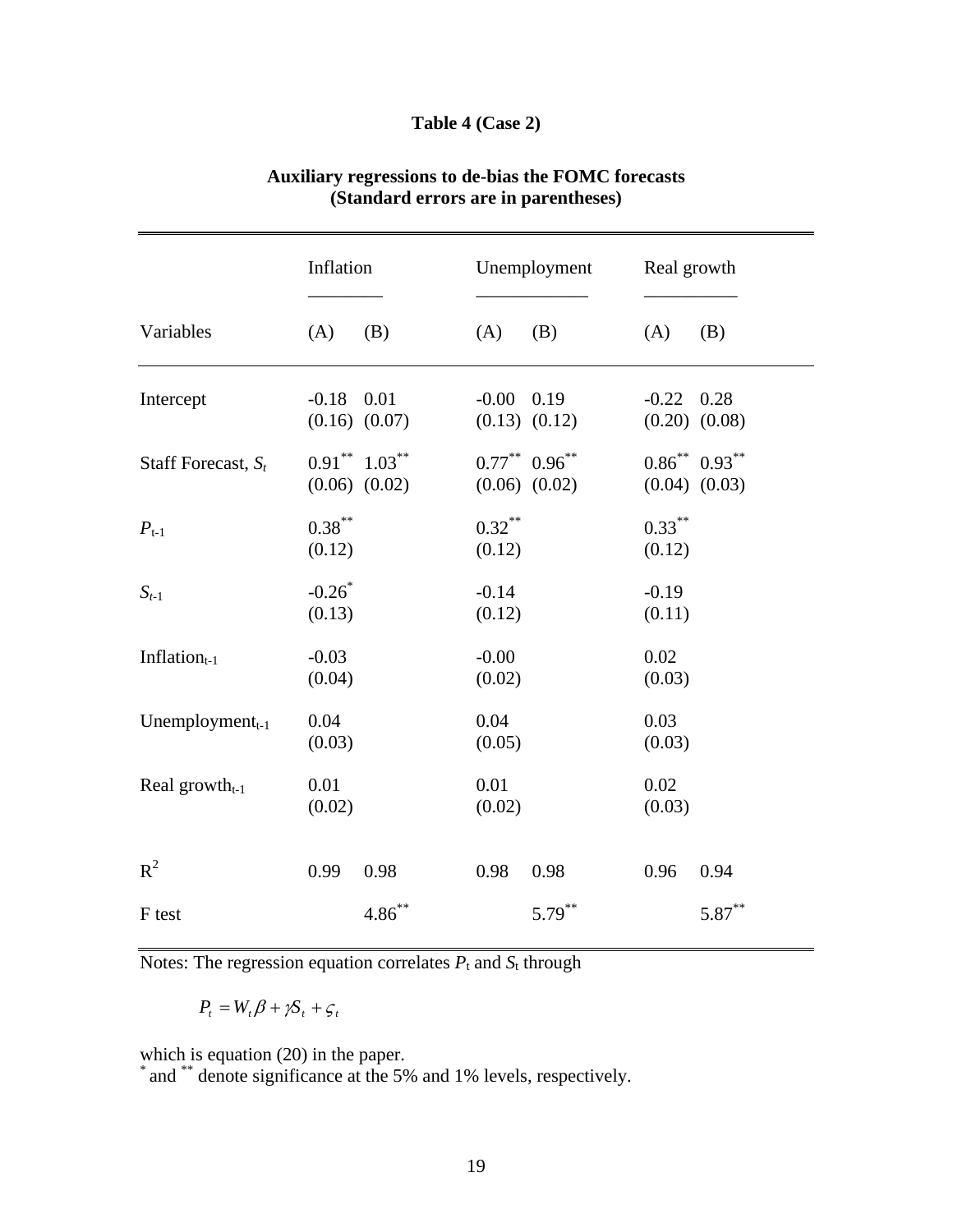### **Table 5 (Case 2)**

### **A Comparison of Staff and FOMC Forecasts in Predicting Actual Values: Staff forecasts are based on an econometric model, and FOMC forecasts are based on Staff forecasts, other variables and intuition (Standard errors are in parentheses)**

| Estimation method   | Intercept         | Staff $(S_t)$       | FOMC $(P_t)$      | $R^2$ |
|---------------------|-------------------|---------------------|-------------------|-------|
|                     |                   | Inflation           |                   |       |
| <b>OLS</b><br>(HAC) | $-0.20$<br>(0.25) | $1.89***$<br>(0.55) | $-0.88$<br>(0.56) | 0.85  |
|                     |                   | Unemployment        |                   |       |
| <b>OLS</b><br>(HAC) | 0.22<br>(0.67)    | 0.80<br>(0.71)      | 0.15<br>(0.71)    | 0.79  |
|                     |                   | Real growth         |                   |       |
| <b>OLS</b><br>(HAC) | 0.10<br>(0.48)    | $-0.28$<br>(1.07)   | 1.26<br>(1.06)    | 0.45  |

Notes: The regression model is

$$
X_t = a + \delta_0 S_t + \beta \hat{P}_t + \xi_t,
$$

which is equation (21) in the paper. The Newey-West HAC standard errors are given in parentheses.

denotes significance at the 5% level.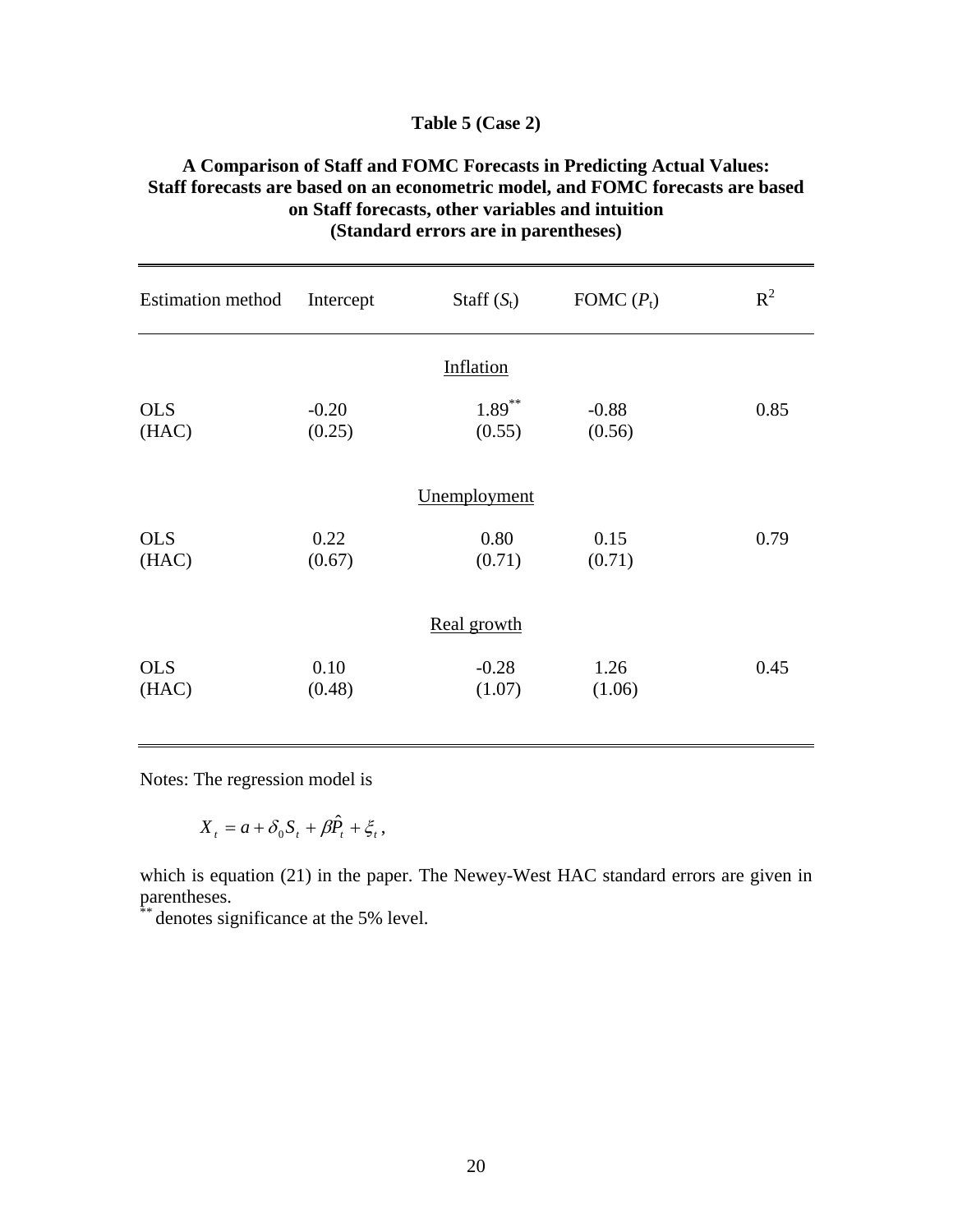### **Table 6**

### **A Comparison of Staff and FOMC Forecasts in Predicting Actual Values: Staff forecasts are based on an econometric model and intuition, and FOMC forecasts are based on Staff forecasts, other variables and intuition (HAC standard errors are in parentheses)**

| <b>Estimation method</b> | Intercept         | Staff $(S_t)$         | FOMC $(P_t)$   | $R^2$ |
|--------------------------|-------------------|-----------------------|----------------|-------|
|                          |                   | Inflation             |                |       |
| <b>OLS</b><br>(HAC)      | $-0.34$<br>(0.29) | $0.58^*$<br>(0.27)    | 0.43<br>(0.23) | 0.85  |
|                          |                   | Unemployment          |                |       |
| <b>OLS</b><br>(HAC)      | $-0.13$<br>(0.67) | $0.80^{**}$<br>(0.20) | 0.20<br>(0.14) | 0.82  |
|                          |                   | Real growth           |                |       |
| <b>OLS</b><br>(HAC)      | $-0.95$<br>(0.56) | $1.16$ **<br>(0.18)   | 0.30<br>(0.21) | 0.62  |

Notes: The regression model is

$$
X_t = \mu + \alpha_1 \hat{S}_t + \alpha_2 \hat{P}_t + \xi_t,
$$

which is equation (24) in the paper. The Newey-West HAC standard errors are given in parenthese.

\*\*\*\* denotes significance at the 1% and 5% level, respectively..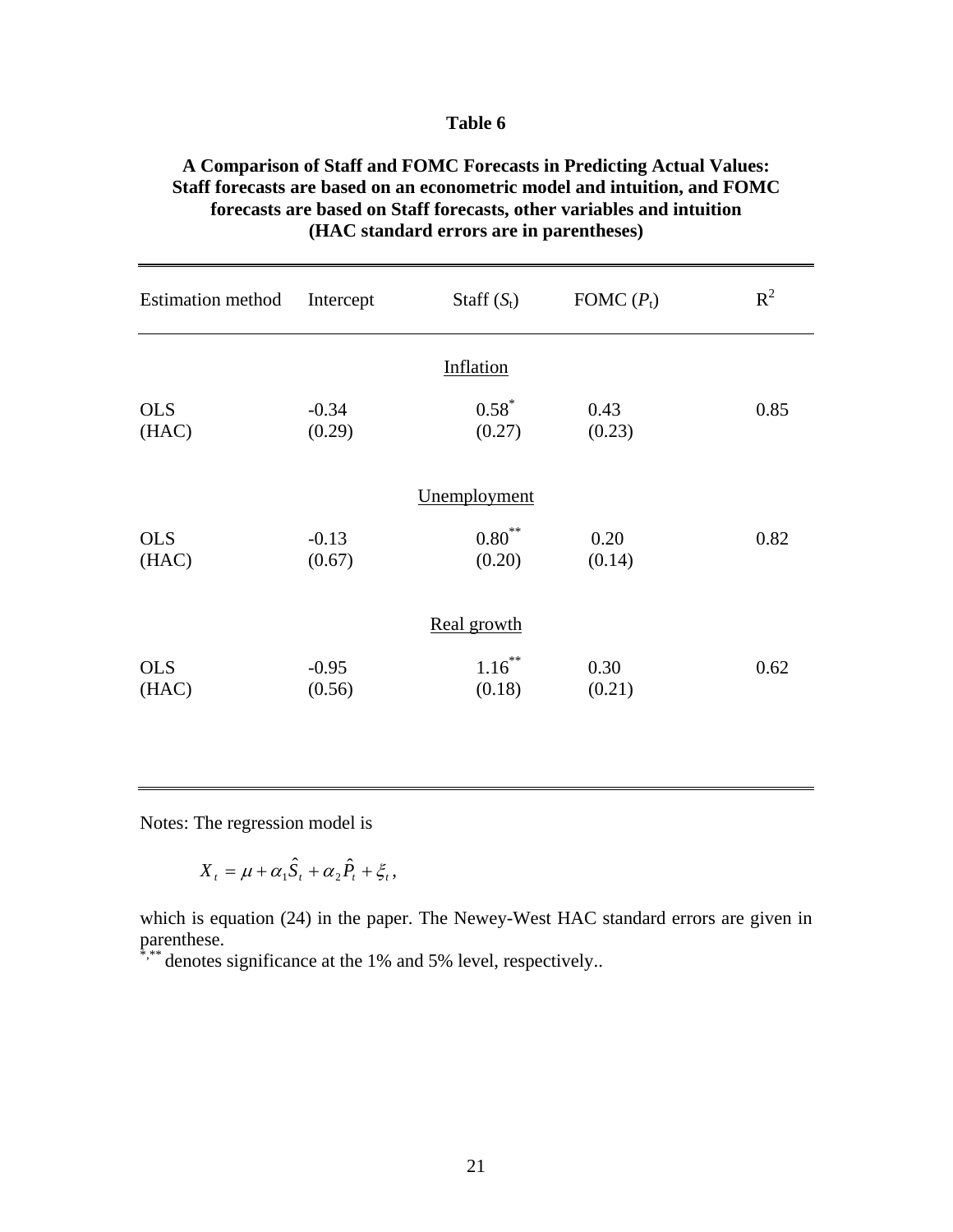| × | Ш |  |
|---|---|--|
|---|---|--|

## **A Comparison of Staff and FOMC Forecasts in Predicting Actual Values: Intuition is added to lagged variables (chosen by the analyst) (parameter estimates for lagged inflation, lagged unemployment and lagged growth are not reported) (HAC standard errors are in parentheses)**

| <b>Estimation method</b> | Staff $(S_t)$        | Intuition of<br>FOMC $(P_t)$ | $R^2$ |  |  |
|--------------------------|----------------------|------------------------------|-------|--|--|
|                          |                      |                              |       |  |  |
|                          | Inflation            |                              |       |  |  |
| <b>OLS</b><br>(HAC)      | $0.58^*$<br>(0.24)   | 0.25<br>(0.48)               | 0.87  |  |  |
|                          | Unemployment         |                              |       |  |  |
| <b>OLS</b><br>(HAC)      | $0.32***$<br>(0.10)  | $-0.19$<br>(0.40)            | 0.90  |  |  |
| Real growth              |                      |                              |       |  |  |
| <b>OLS</b><br>(HAC)      | $0.29^{*}$<br>(0.15) | 0.45<br>(0.62)               | 0.65  |  |  |

Notes: The regression model is

$$
X_{t} = W_{t} \beta + \alpha_{1} \hat{\zeta}_{1,t} + \alpha_{2} \hat{\zeta}_{2,t} + \xi_{t},
$$

which is equation (25) in the paper. The Newey-West HAC standard errors are given in parentheses.

\*\*\*\* denotes significance at the 1% and 5% level, respectively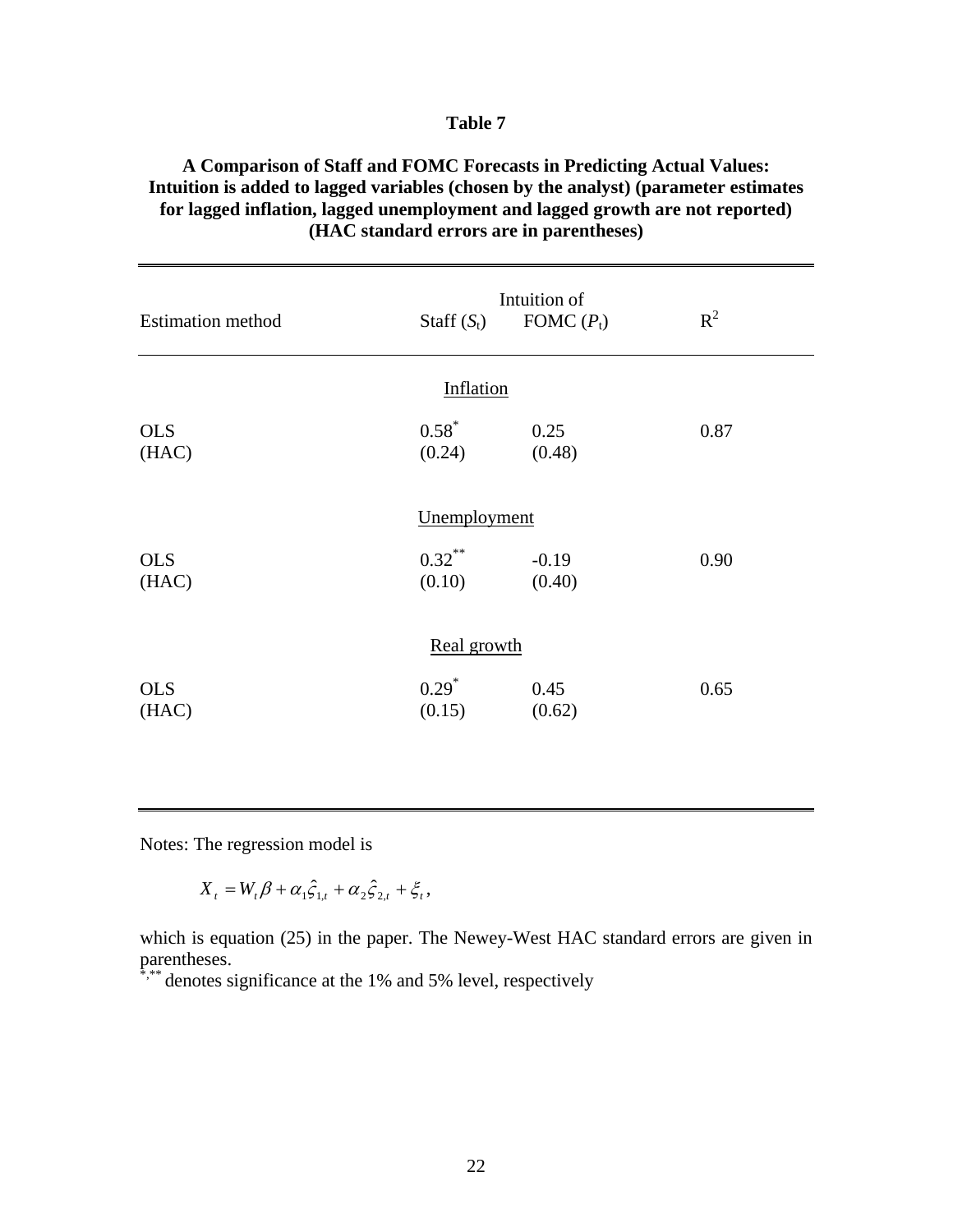

### **Figure 1**

### **Inflation rate, Staff forecasts (S\_inflation) and FOMC forecasts (P\_inflation)**

The sample is from 1979 to 2001, with 22 February forecasts and 46 July forecasts (1979 is observation 1 and 2001 is observation 68).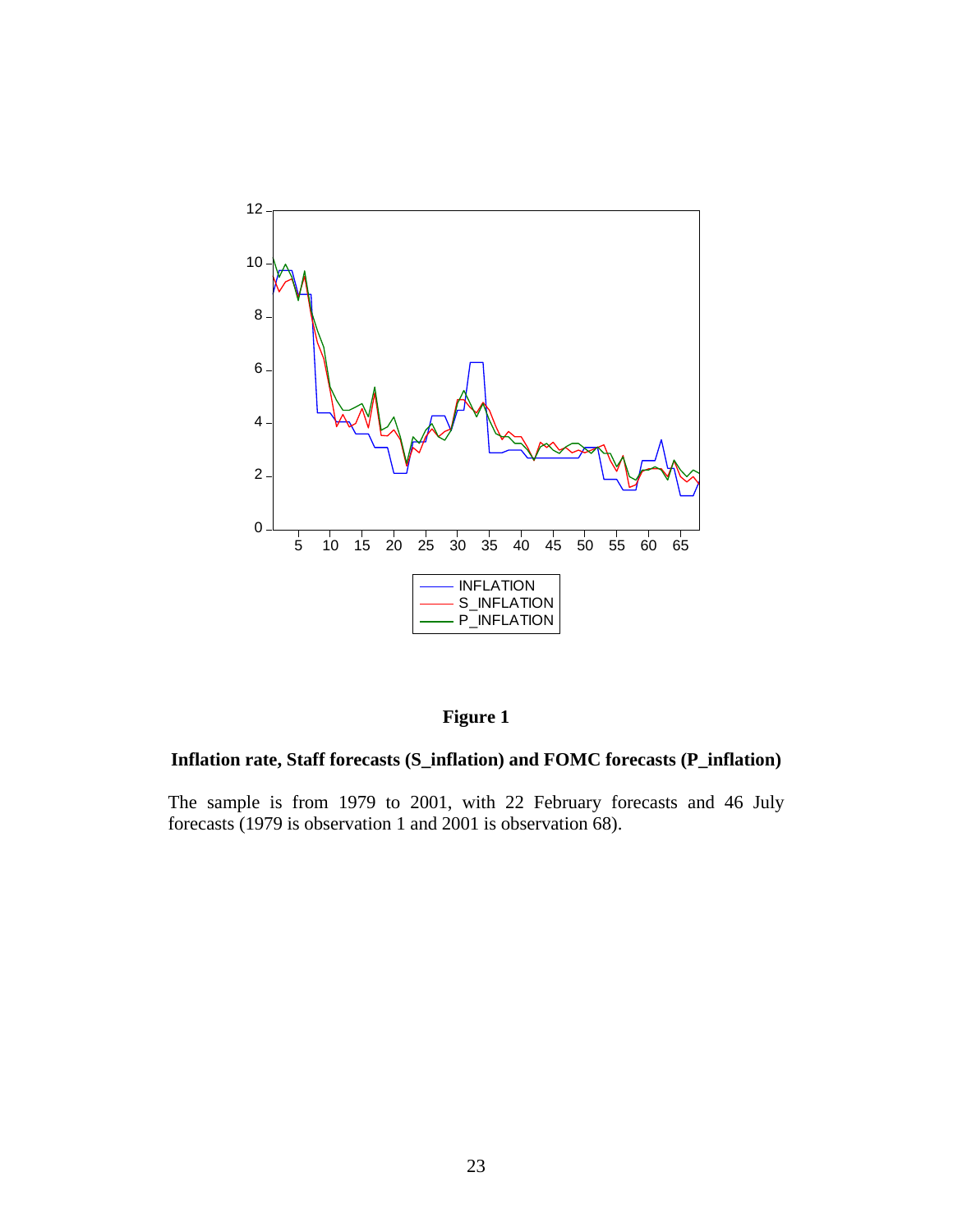

# **Figure 2**

# **Unemployment rate, Staff forecasts (S\_unemp) and FOMC forecasts (P\_unemp)**

The sample is from 1979 to 2001, with 22 February forecasts and 46 July forecasts (1979 is observation 1 and 2001 is observation 68).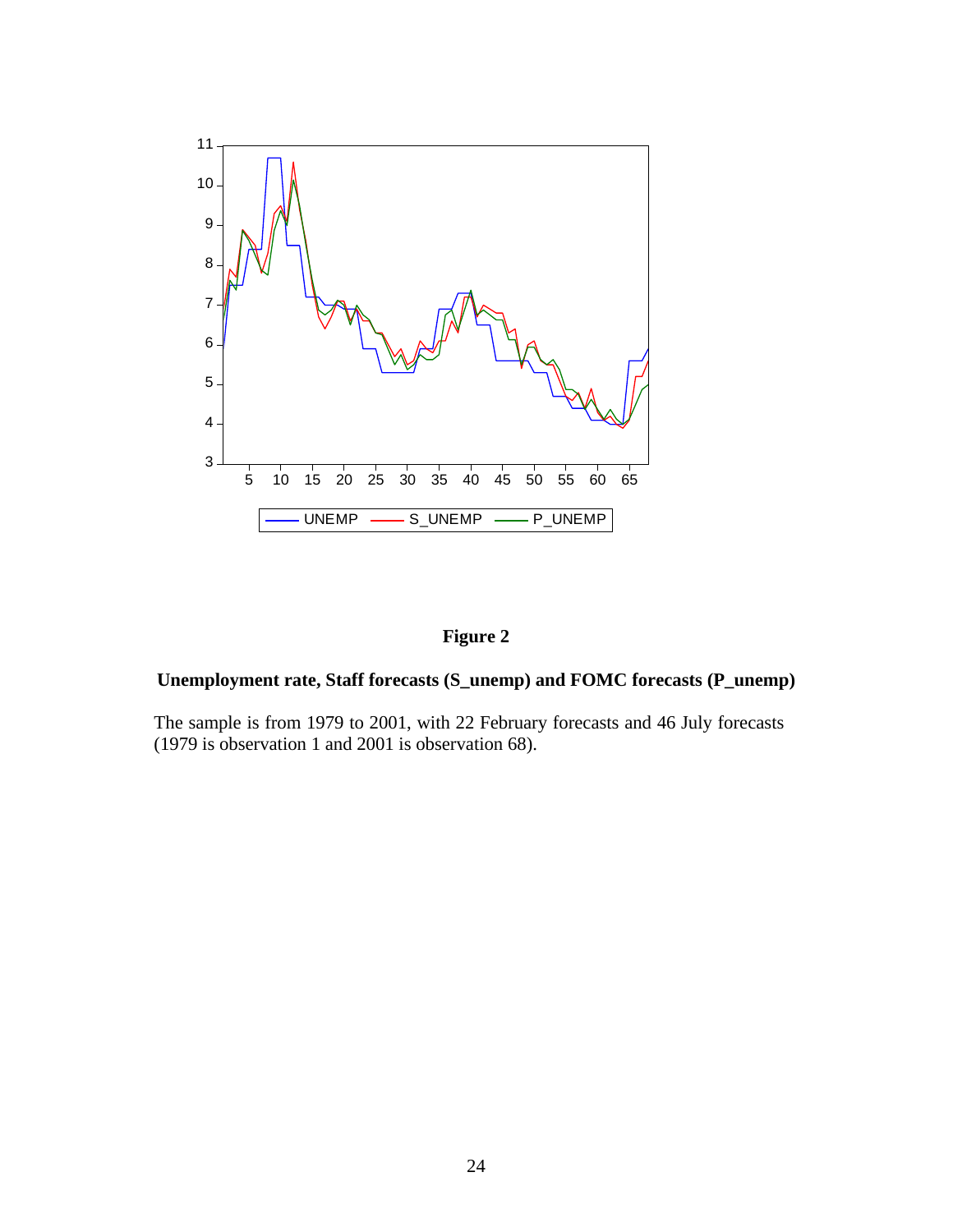

# **Figure 3**

# **Growth rate, Staff forecasts (S\_growth) and FOMC forecasts (P\_growth)**

The sample is from 1979 to 2001, with 22 February forecasts and 46 July forecasts (1979 is observation 1 and 2001 is observation 68).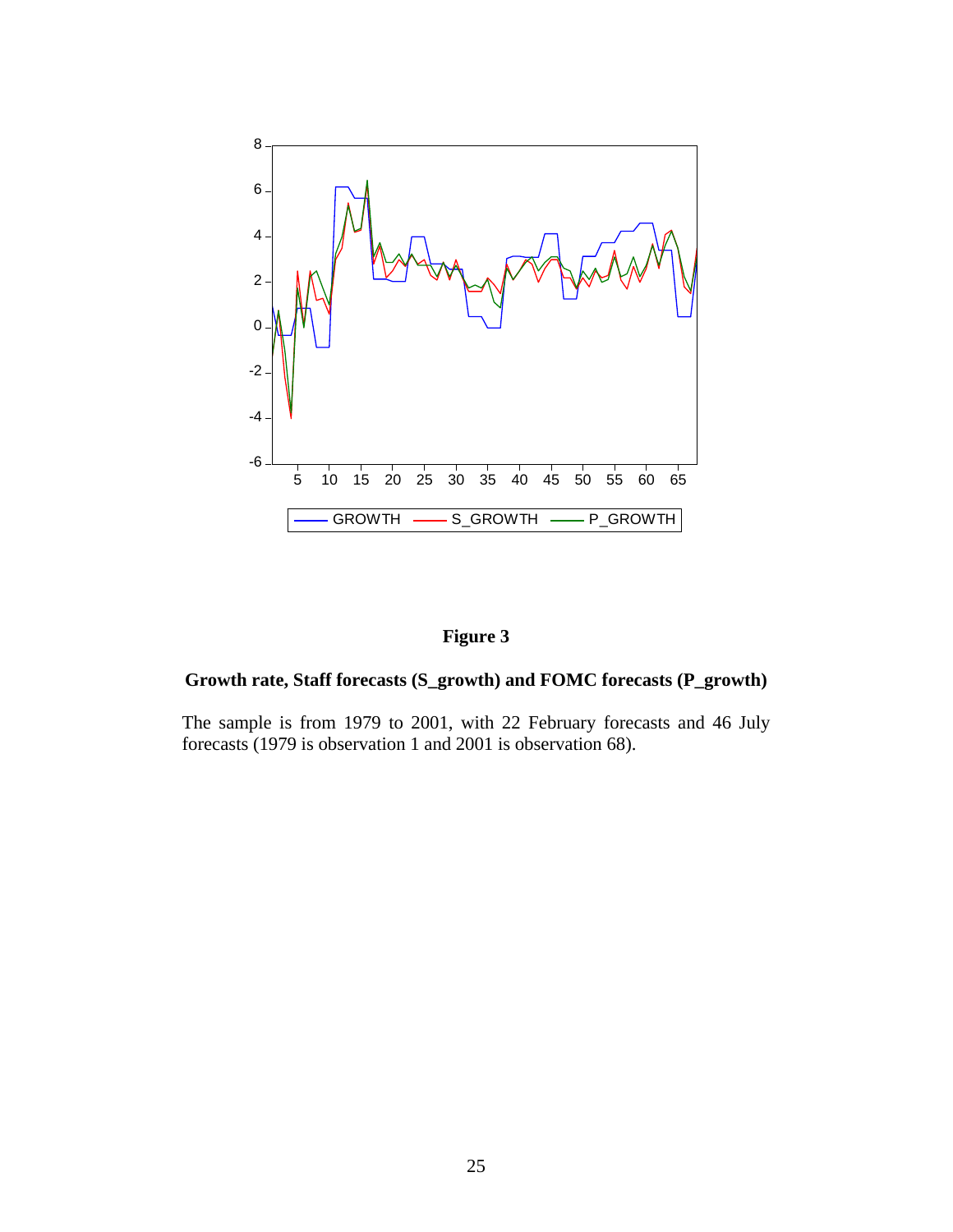### **References**

- Batchelor, R. (2007), Bias in Macroeconomic Forecasts, *International Journal of Forecasting*, 23, 189-203.
- Chang, C.-L., P.H. Franses and M. McAleer (2010), How Accurate are Government Forecasts of Economic Fundamentals? The Case of Taiwan, Available at SSRN: http://ssrn.com/abstract=1431007.
- Chong, Y.Y. and D.F. Hendry (1986), Econometric Evaluation of Linear Macro-Economic Models, *Review of Economic Studies*, 53, 671-690.
- Clark, T.E. and M.W. McCracken (2001), Tests of Equal Forecast Accuracy and Encompassing for Nested Models, *Journal of Econometrics*, 105, 85-110.
- Clements, M.P. and D.F. Hendry (2002) (eds.), *A Companion to Economic Forecasting*, Oxford: Blackwell.
- Diebold, F.X. and R.S. Mariano (1995), Comparing Predictive Accuracy, *Journal of Business and Economic Statistics*, 13, 253-263.
- Elliott, G. and A. Timmermann (2008), Economic Forecasting, *Journal of Economic Literature*, 46, 3-56.
- Fiebig, D.G., M. McAleer and R. Bartels (1992), Properties of Ordinary Least Squares Estimators in Regression Models with Non-Spherical Disturbances, *Journal of Econometrics*, 54, 321-334.
- Franses, P.H., H. Kranendonk, and D. Lanser (2007), On the Optimality of Expertadjusted Forecasts, CPB Discussion Paper 92, The Hague: Netherlands Bureau for Policy Analysis.
- Franses, P.H., M. McAleer and R. Legerstee (2009), Expert Opinion Versus Expertise in Forecasting, *Statistica Neerlandica*, 63, 334-346.
- Granger, C.W.J. and P. Newbold (1986), *Forecasting Economic Time Series*, San Diego: Academic Press.
- McAleer, M. (1992), Efficient Estimation: The Rao-Zyskind Condition, Kruskal's Theorem and Ordinary Least Squares, *Economic Record*, 68, 65-72.
- Romer, C.D. and D.H. Romer (2004), A New Measure of Monetary Shocks: Derivation and Implications, *American Economic Review*, 94, 1055-1084.